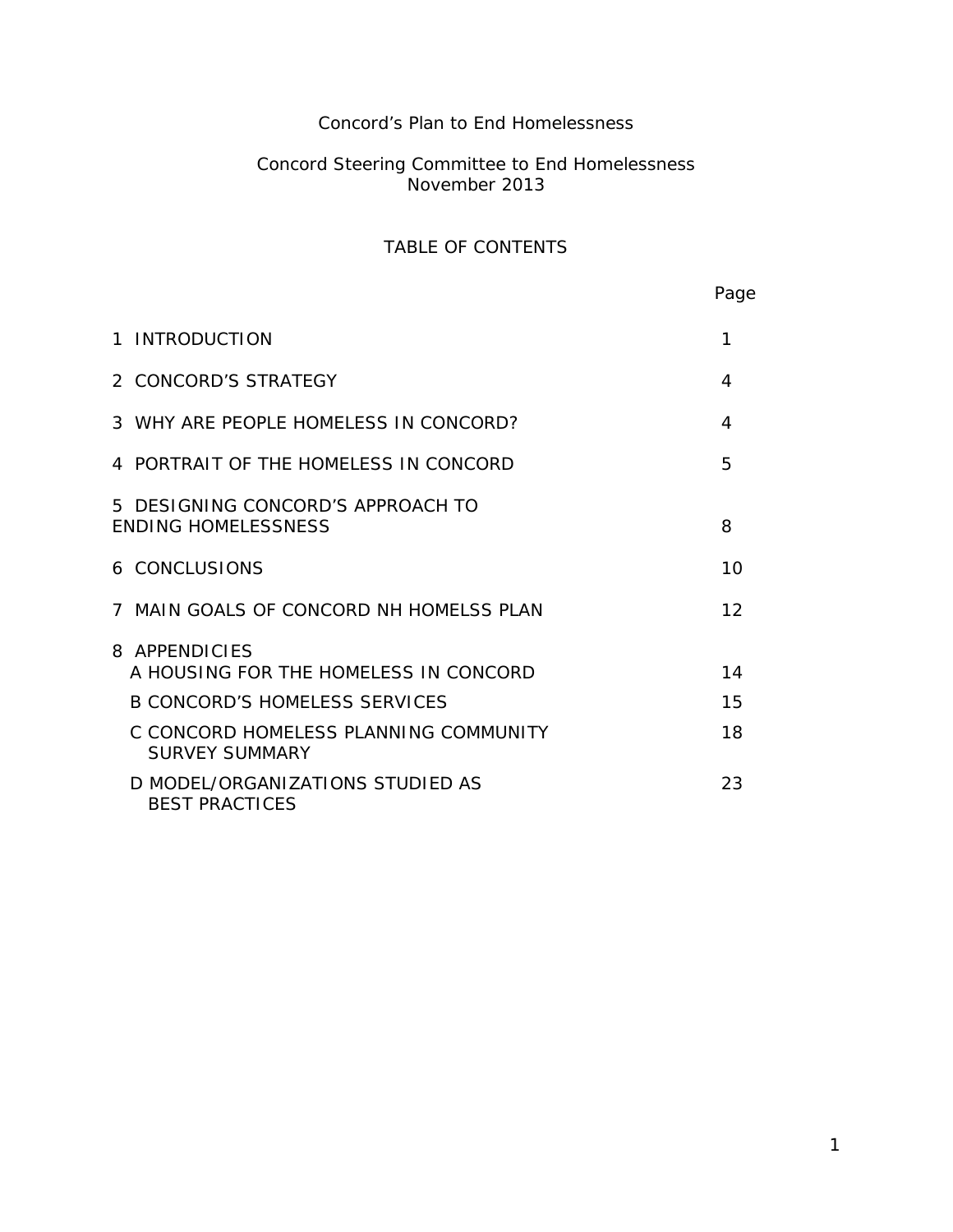## 1 INTRODUCTION

The Concord Steering Committee to End Homelessness was created by Mayor Jim Bouley in January, 2013. The Steering Committee was charged with developing a plan which would guide the community in the elimination homelessness in Concord.

Concord Steering Committee to End Homelessness

Patrick Tufts, President & CEO, Granite United Way, Committee Co-Chair

David Frydman, Esq., HealthTrust Inc., Co-Chair

Jim Bouley, Mayor, City of Concord

Dan Andrus, Fire Chief, City of Concord

John Duval, Police Chief, City of Concord

Peter J. Evers, President/Chief Executive Officer, Riverbend Community Mental Health Inc.

John Hoyt, Executive Director, Concord Housing Authority

Jerry Kingwell, President, Cobb Hill Construction

Cathy Kuhn, Director of Research and Training, Families in Transition/NH Coalition to End Homelessness

Ralph Littlefield, Executive Director, Belknap Merrimack County CAP

Jerry Madden, Executive Director, Friends Program

Paul Rizzi, President & CEO, Merrimack County Savings Bank

Maureen Ryan, Administrator, DHHS-Bureau of Homeless and Housing Services

Nicole Schultz-Price, Attorney, Sulloway & Hollis

Tim Sink, President, Concord Chamber of Commerce

Major Jerry Stinson, Salvation Army

Shannon Swett Bresaw, Director of Public Health Services & Prevention, Granite United Way

Jackie Whatmough, Department Head, Concord Welfare Office

Committee Staff:

Maggie Fogarty, Economic Justice Project Coordinator, American Friends Service Committee

Val Guy, Community Impact/Community Building, Granite United Way

Susan Howland, Director of Homeless Services, Granite United Way

Consultants:

Amy Lockwood, Principal, Full Circle Consulting

Ray Peterson, North Chelmsford, MA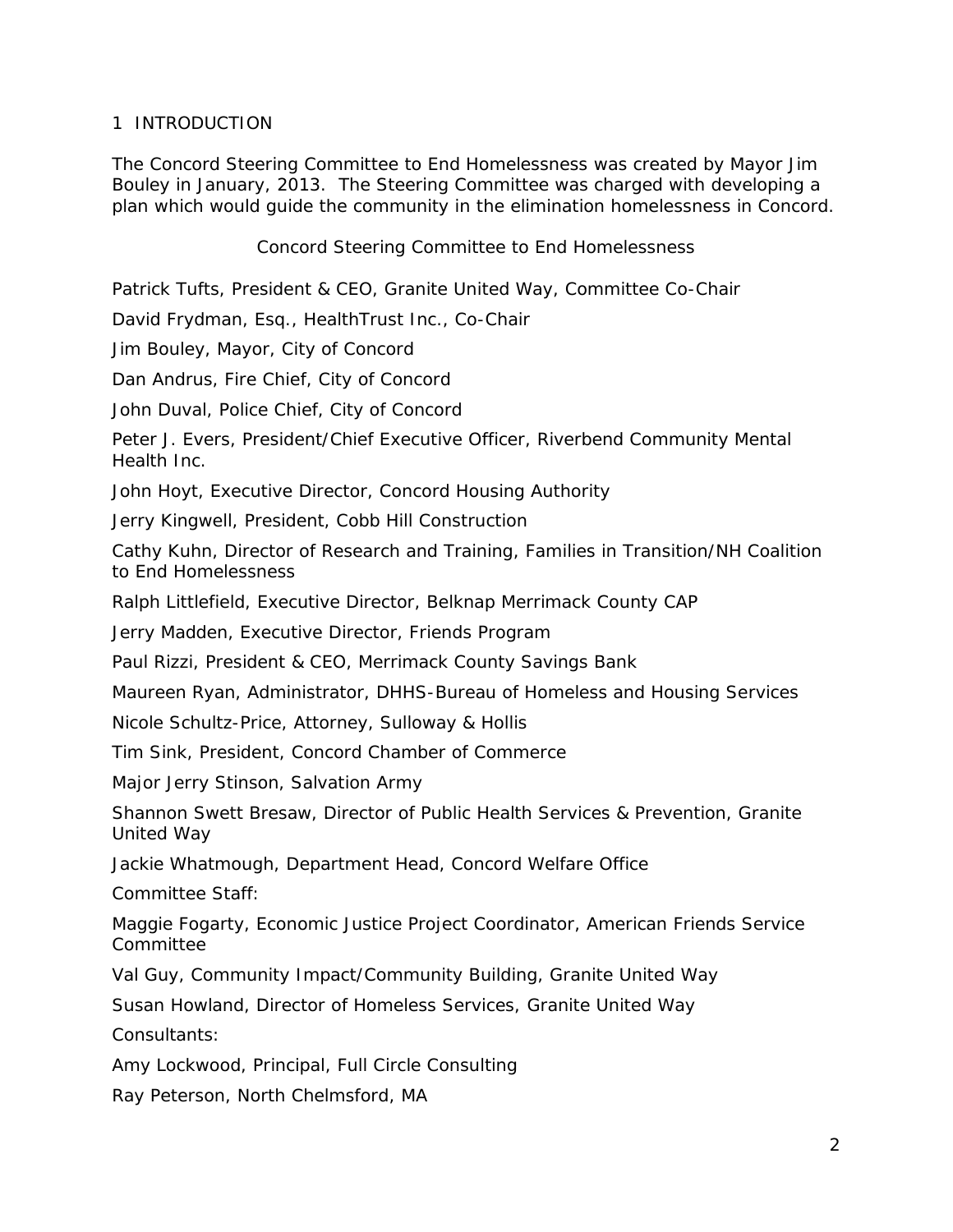The Steering Committee to End Homelessness met between March and September, 2013. All meetings were posted on the City website and open to the public. As part of the planning process, the Committee conducted numerous listening sessions with people representing many organizations from the private, public and non-profit sectors. Sessions were held with members of the Chamber of Commerce, Intown Concord, the Concord Coalition to End Homelessness, homeless service providers, and the homeless and recently homeless A survey was also conducted to gain additional community input. A summary of this survey is located in Appendix C. Several themes emerged from the planning process.

- 1. There is a need to obtain more information about homelessness in Concord, including the services available to assist the homeless, costs to the community, and future needs of the homeless and those in jeopardy of becoming homeless. This information should be made known to the public.
- 2. A continuum of homeless services needs to be in place to combat homelessness, from temporary crisis relief to long term solutions, and include programs that prevent homelessness in the first place. Appropriate case management should exist to help make the response system work effectively.
- 3. There is a need to increase the number of housing units in Concord for very low income individuals and families as well as for those who are chronically homeless.. Additional public and private sources of funding will be required to accomplish this task.
- 4. There is a need to address the situation impacting Downtown Concord brought about by the interaction of some disorderly individuals (perceived to be homeless) with people engaged in the everyday life and commerce.
- 5. Greater collaboration among local service providers is needed for more effective service delivery to the homeless in Concord.
- 6. A high-level visible committee must be in place to lead the community in efforts to end homelessness.

Being homeless is confusing, exhausting, and frightening. Homelessness is a complex problem with no single solution. Persons who are in this predicament often have multiple challenges which contribute their homelessness. The Committee identified several subgroups of the homeless requiring particular attention: unsheltered persons, the chronically homeless, homeless families, and groups of individuals causing disruptions.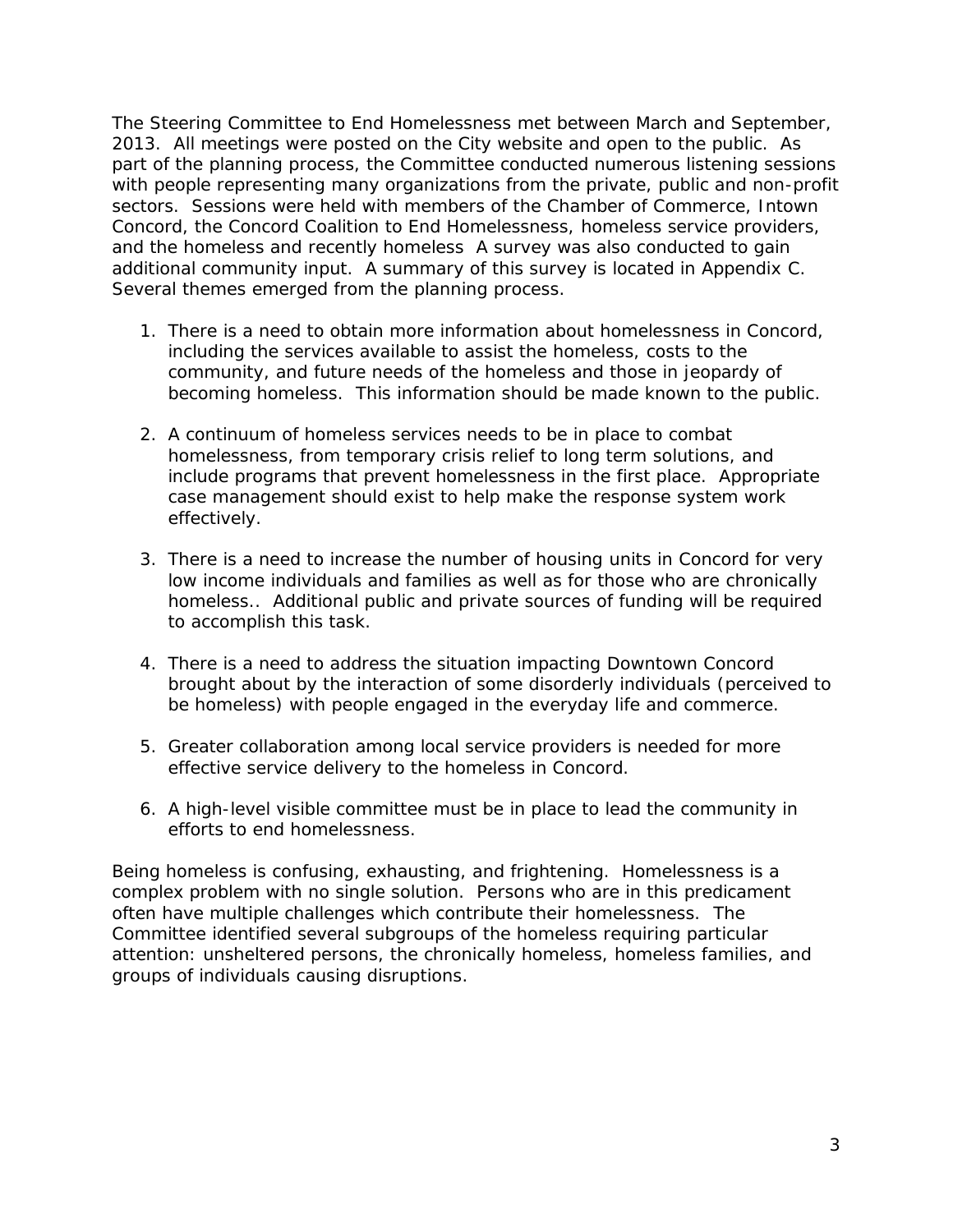The U.S. Department of Housing and Urban Development (HUD) defines a person to be "homeless" if they are 1) staying in an emergency shelter or transitional housing, or 2) living in a place not meant for human habitation such as on the street, in a camp, in a car, or in an abandoned building. HUD defines someone who is "chronically homeless" as either, (1) an unaccompanied homeless individual with a disabling condition who has been continuously homeless for a year or more, or (2) an unaccompanied individual with a disabling condition who has had at least four episodes of homelessness in the past three years.

According to the New Hampshire's plan to end homeless the chronically homeless comprise 10% of all homeless persons in the state, but consume 50% of available homeless resources (The Governor's Interagency Council on Ending Homelessness).

There is good news that throughout the preparation of this plan. People have expressed a willingness to help address homelessness. How the people of the city plan, coordinate, allocate resources, communicate, and advocate will be vital for an effective response.

## 2 CONCORD'S STRATEGY

The Committee has met with many stakeholders concerned about homelessness. Many ideas and concerns have been expressed, and numerous suggestions have been made. Service delivery models have been put forward for consideration. What remains now is to select how best to move forward, focusing on addressing the risk factors and types of issues faced by the homeless.

A continuum of services should be in place to deal with both short-term and longterm needs, and have a strategy to intervene to prevent homelessness from occurring. Prevention (such as food pantries and rent assistance), short term services (such as emergency shelter and case management), and long term solutions (such as permanent affordable housing with support services) are important for a systematic response. It is necessary to collect and analyze data in order to track the local situation and measure progress in ending homelessness. Proper case management and targeted outreach must exist to connect with homeless individuals and families with local health and human service agencies, wherever the homeless are located--downtown, on highway ramps, by the river and at make-shift camps.

More advocacy will be needed to end homelessness in Concord. A broad array of groups and stakeholders will need to continue to be "at the table" to accomplish the goals expressed in the plan. It is important to increase membership in the Concord Coalition to End Homelessness to represent this broad spectrum of groups.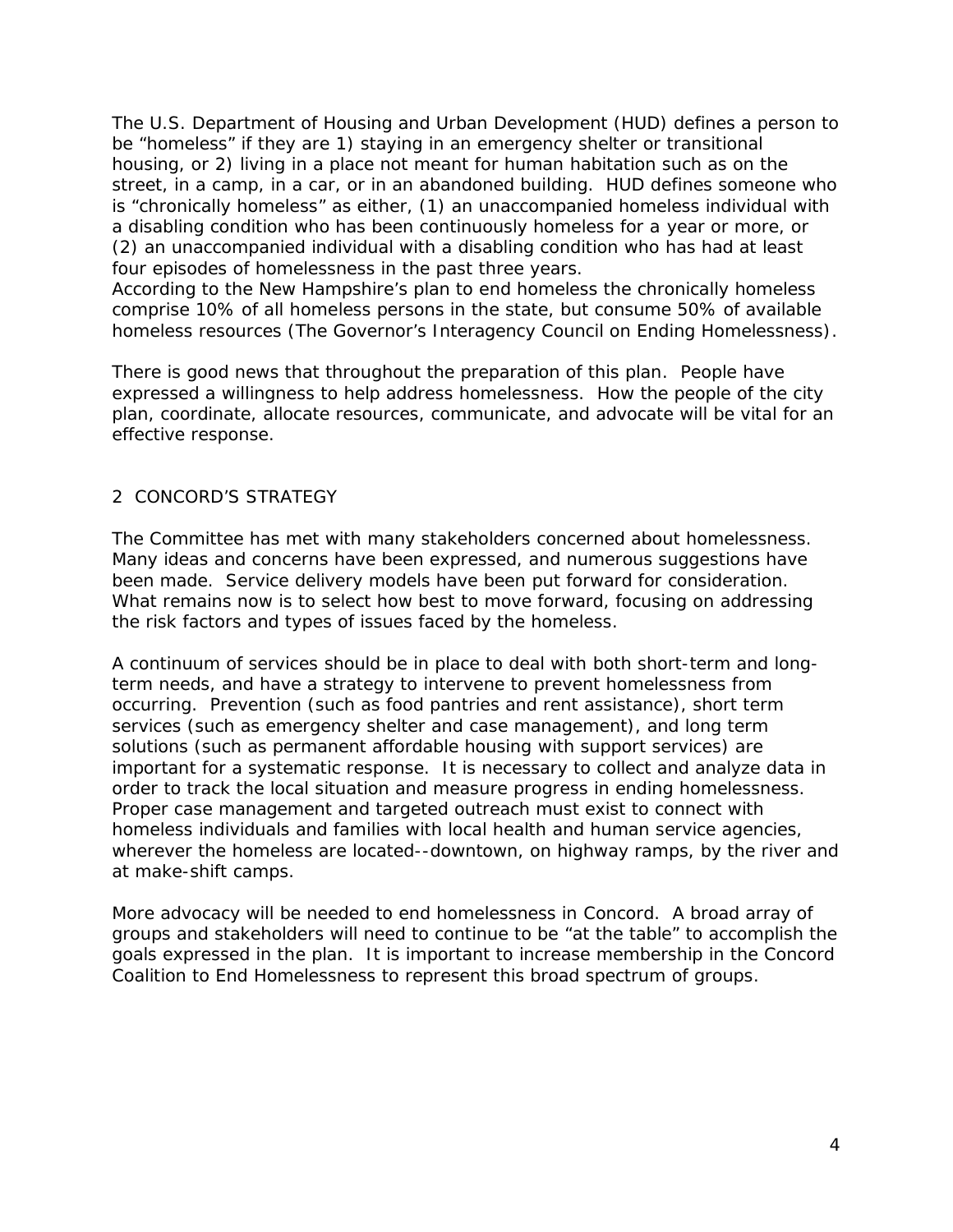## 3 WHY ARE PEOPLE HOMELESS IN CONCORD?

There are many reasons why individuals become homeless. Risk factors include:

- Being unemployed with limited job prospects
- Not completing high school
- Having spent time in correctional facilities. Concord is in a unique position among New Hampshire towns because it has a county jail, state prison, and soon, a women's prison.
- Having healthcare, addiction and mental health issues
- Having undergone a home foreclosure
- Not receiving public benefits (such as unemployment assistance, childcare, and food stamps) for which they are eligible
- Being a low income person or part of a family with limited means, and not able to make payments for rent and related costs.

For the homeless and for those threatened by homelessness, wages earned are not keeping pace with the cost of housing. Data from the New Hampshire Housing Finance Authority found that the median rent for apartments in Concord during 2013 was \$873 for a one bedroom apartment, \$1,068 for a two bedroom apartment, and \$1,257 for a three bedroom apartment. NH Housing Finance Authority also surveyed 2013 vacancy rates in the city and determined that 2.9% for all housing units were vacant and only 1.4% of two bedroom apartments were vacant.

The National Low Income Coalition has calculated that to live in a two bedroom apartment with utilities in Merrimack County and without paying more than 30% of income on housing, a person would have to make \$19.69 per hour. At the area's mean wage rate of \$10.91 an hour, it would take 1.8 people working full-time to make such an apartment affordable. At the minimum wage in New Hampshire of \$7.25 per hour, it would require 2.7 persons working full-time to make a two bedroom apartment affordable. Over the last ten years rental prices have increased more than 24% statewide and utility costs have jumped 57% (NH Bureau of Homeless and Housing Services)

## 4 PORTRAIT OF THE HOMELESS IN CONCORD

At the present time we have limited data about those who are homeless in the Concord area. We do not have a definitive count of the homeless, routinely taken, across all providers of shelter and related services, and which avoids a duplicated tally. A one day Point-In-Time count (PIT) is conducted annually to attempt to identify persons in homeless situations. The 2013 PIT was conducted on January 23<sup>rd</sup> and at that time 263 individuals were documented to be homeless in Merrimack County. The approximately 30 people who inhabited the make-shift camps during 2013 should be factored into the homeless count (estimate from Concord Police). It is very difficult to locate other homeless people because they may not be connected with a local agency or not be known by public safety officials.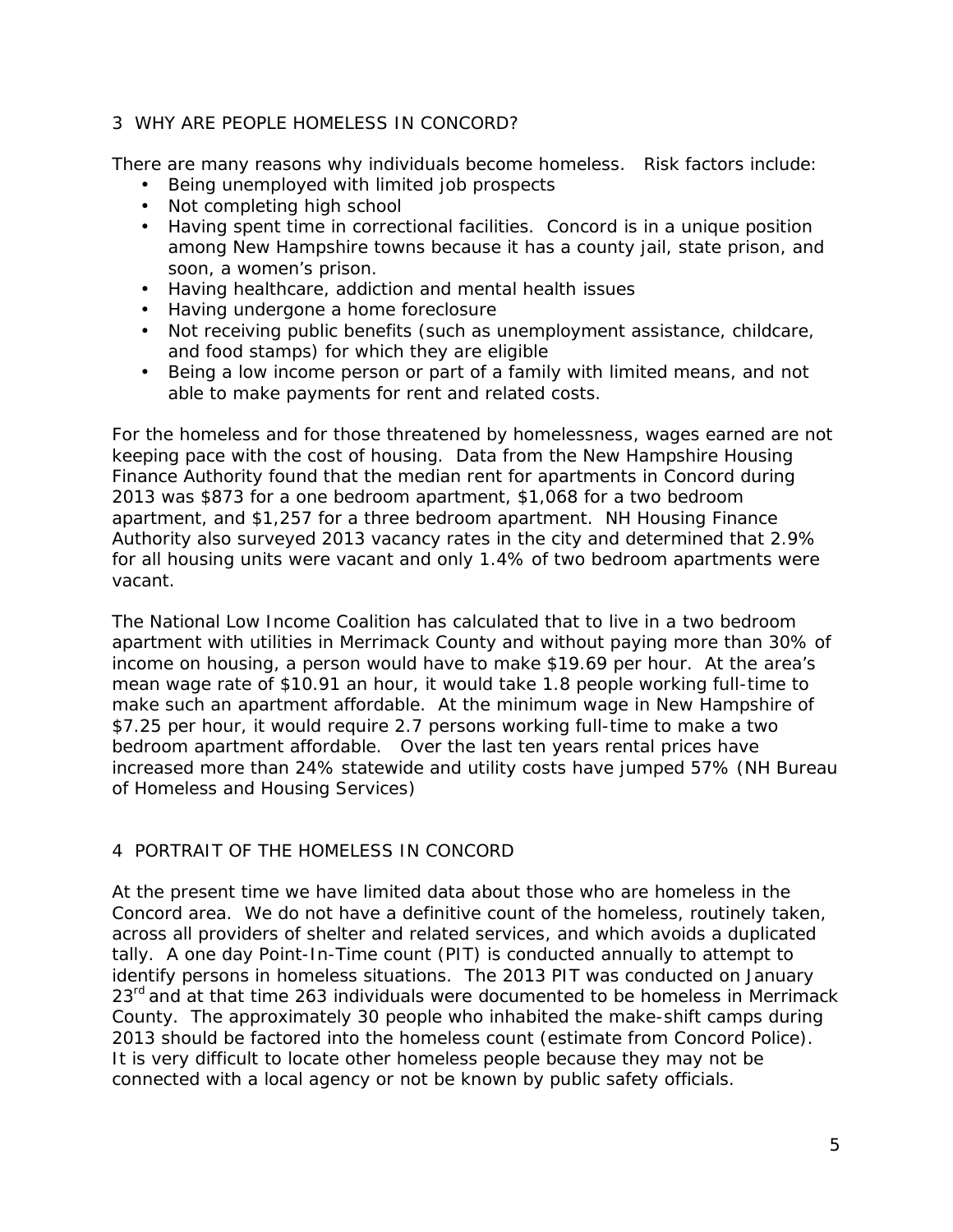In addition, statistics are maintained on the number of individuals and families that are served by local service providers. Based on services reimbursed by the NH Bureau of Homelessness and Housing Services, 508 homeless individuals were sheltered in Concord facilities during fiscal year 2012-2013, comprising 11% of those sheltered statewide.

During fiscal year 2012-2013, 468 individuals were housed in the city's three emergency shelters. The shelters include the winter season shelter at First Congregational Church (149 persons sheltered), the Friends Emergency Housing Program (122) and the Salvation Army-Concord's McKenna House (197). Taken together this comprised 22,413 nights of shelter for the year (NH Bureau of Homeless and Housing Services).

Existing beds for the homeless in Concord consist of 52 year-round emergency shelter beds, 62 winter season emergency beds, 24 transitional housing beds, and 66 permanent supportive housing beds. During the winter of 2011-2012, an additional 24 beds were made available at South Church.

In the discussions with the providers of homeless services they report:

- Longer shelter stays (6-9 months) with shelters frequently at capacity
- Some homeless people coming to Concord for services
- Increase in need, but resources are few. There has been a reduction of federal benefits and considerable strain on the local welfare department.
- The numbers coming to the Friendly Kitchen have been increasing
- Decreased public use of library due to usage as an informal hang out place for homeless people
- Greater use of emergency services to meet health care needs
- More substance abuse and mental illness. More violence (particularly between those that are homeless).
- More "first time" homeless and young adult homelessness
- Encampments became more crowded, with more tension, stress, fighting, and more police interventions
- People being discharged from hospitals and prisons/jail into homelessness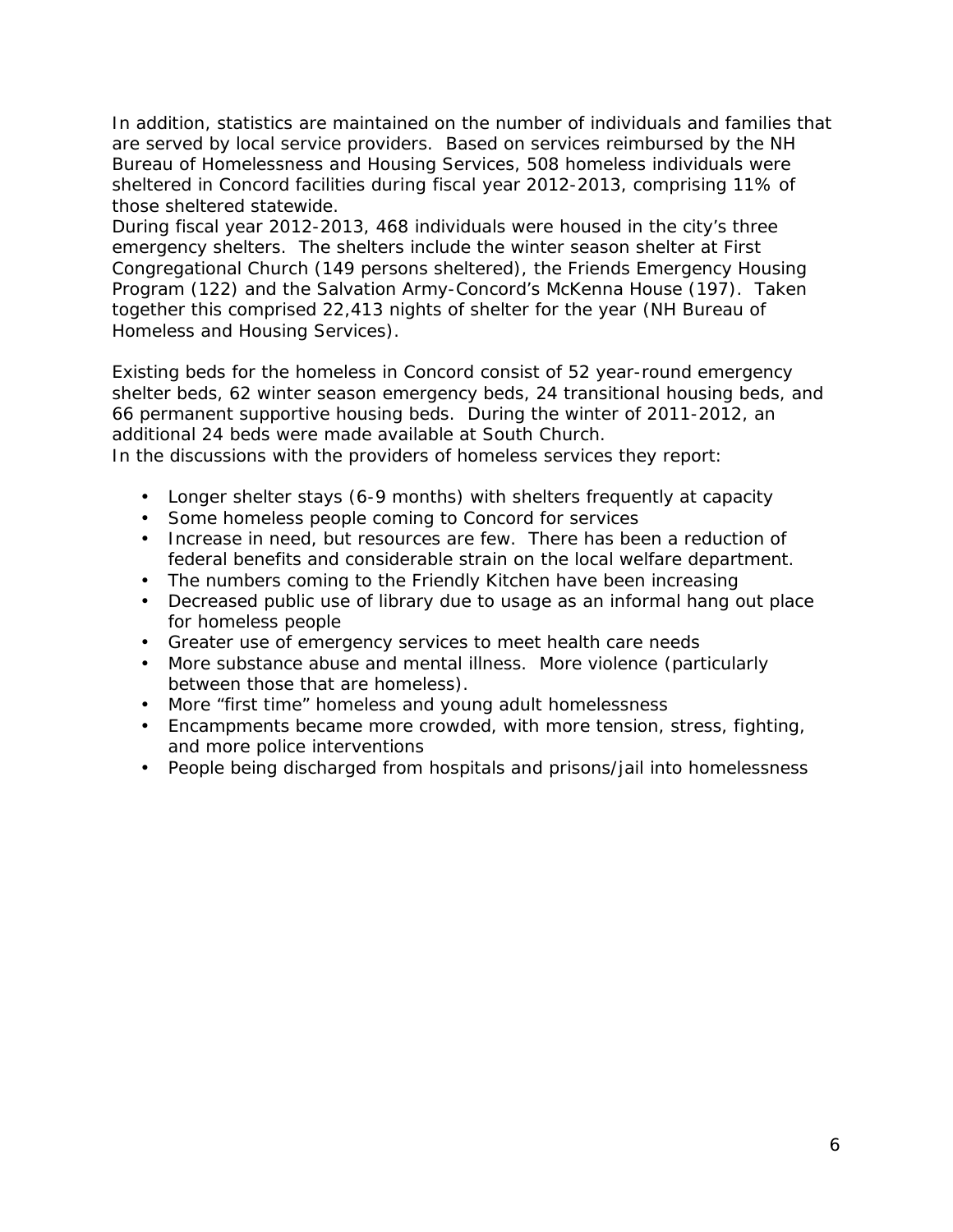**Concord's Point-In-Time Counts 2011-2013**

| Year | Sheltered<br>Individuals | Sheltered                | Individuals | Unsheltered Unsheltered | Doubled<br>up<br>Individuals | Doubled up<br>Individuals<br>in Families | Total<br><b>Homeless</b> |
|------|--------------------------|--------------------------|-------------|-------------------------|------------------------------|------------------------------------------|--------------------------|
| 2013 | 86                       | 84<br>(26)<br>families)  | 61          | 18<br>(6)<br>families)  | 2                            | 12<br>(4 families)                       | 263                      |
| 2012 | 117                      | 107<br>(35)<br>families) | 48          | 9<br>(2)<br>families)   | 16                           | 3<br>(1 family)                          | 300                      |
| 2011 | 94                       | 53<br>(17)<br>families)  | 61          | 2<br>$(1$ family)       | 18                           | 17<br>(4 families)                       | 245                      |

Source: NH Bureau of Homeless and Housing Services. 2013 one-day counts taken on January 23, 2013 January 25, 2012, January 26, 2011

> Homeless Individuals Sheltered in Concord State Funded Programs, Fiscal Years 2011-2013

|      | Sheltered<br>Individuals | Sheltered<br>Individuals<br>in Families | Transitional<br>Housing<br>Individuals | Total<br>Concord<br>Individuals<br>in Shelters<br>&<br>Transitional<br>Housing | Statewide<br>Total<br>Individuals |
|------|--------------------------|-----------------------------------------|----------------------------------------|--------------------------------------------------------------------------------|-----------------------------------|
| 2013 | 346                      | 122                                     | 40                                     | 508                                                                            | 4,732                             |
| 2012 | 360                      | 103                                     | 43                                     | 506                                                                            | 4,825                             |
| 2011 | 283                      | 126                                     | 42                                     | 451                                                                            | 4,942                             |

Reporting Programs: First Congregational Church winter shelter, the Salvation Army's McKenna House, and The Friends Emergency Housing. Source: NH Bureau of Homeless and Housing Services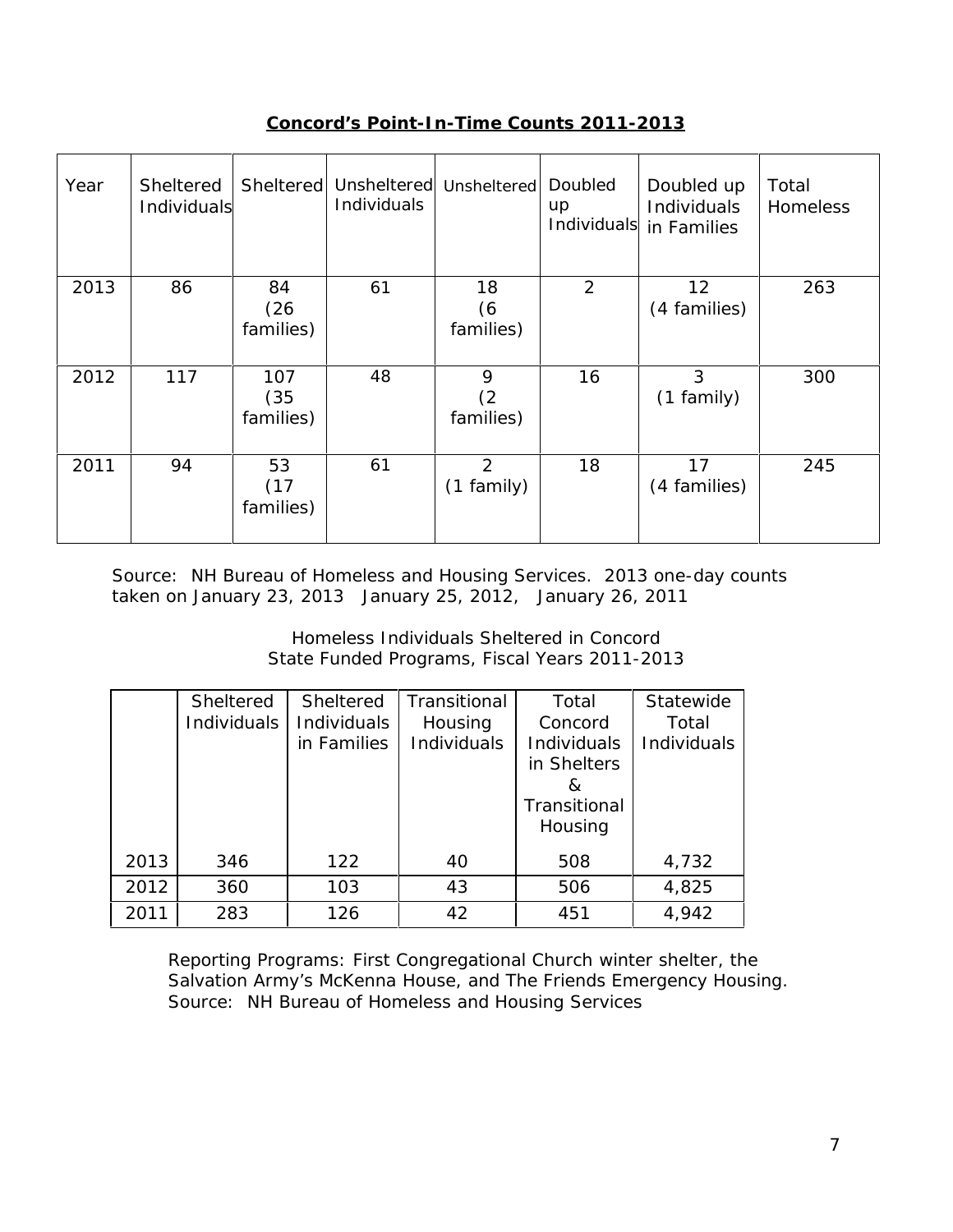## 5 COSTS TO THE COMMUNITY

In examining costs to emergency services in a community it is important to know that the figures represent largely fixed costs and would not substantially diminish even if homelessness were eradicated. They do represent a use of resources that could be redirected to meet other community needs. These costs are ultimately at the expense of the person who has to wait longer for a more distant ambulance, the crime victim who has a longer wait for a police response, and the person who cannot get in to see a very busy caseworker.

- Any costs borne by the larger criminal justice system for prosecution and incarceration of homeless individuals.
- The cost of catastrophic health events in the future resulting from failures to provide adequate preventive health services now.
- The exponential cost to the mental health care system and future impacts to law enforcement and criminal justice from children who are raised in homelessness.
- The full cost of the many community agencies, including imputed costs for volunteer labor, that are working to alleviate the effects of homelessness.

| Costs of Homelessness for Selected Community Agencies |                                                                                                                                                                                                                                                 |                            |  |  |
|-------------------------------------------------------|-------------------------------------------------------------------------------------------------------------------------------------------------------------------------------------------------------------------------------------------------|----------------------------|--|--|
| Agency                                                | Basis of Measurement                                                                                                                                                                                                                            | <b>Total Cost Estimate</b> |  |  |
| Concord Fire Department                               | 96 calls for service for<br>homeless persons = $1.34\%$<br>of total call volume of<br>7,182 requests for service.<br>With an annual Fire<br>Department budget of<br>\$12,456,624, the cost of<br>services for homeless<br>persons is \$166,504. | \$229,626                  |  |  |
|                                                       | Additionally, the City loses<br>revenue from ambulance<br>transport costs that are<br>written off. Write offs for<br>homeless patients<br>amounted to \$63,122 for<br>2012.                                                                     |                            |  |  |

Thank you for your work and leadership in this area.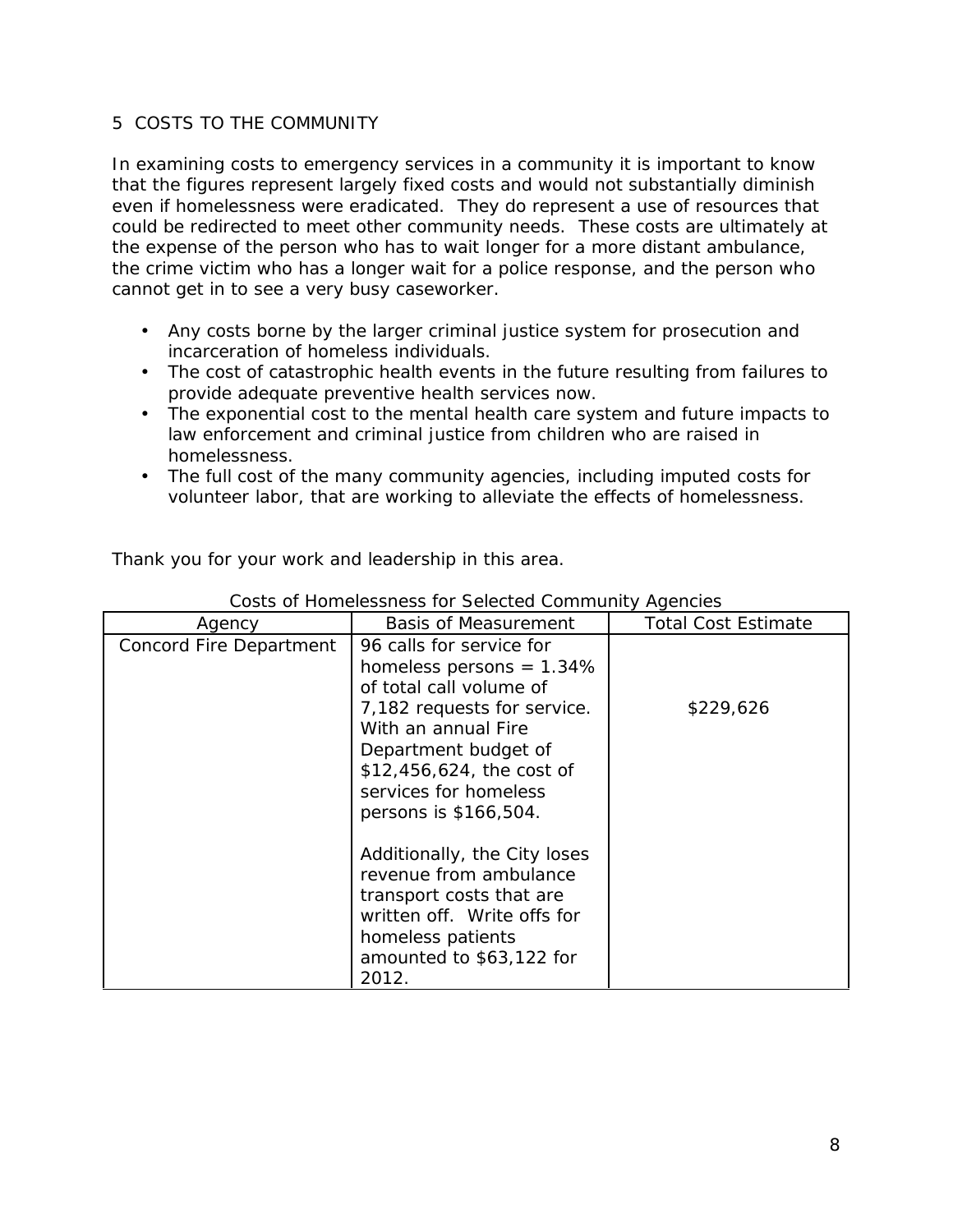| Concord Hospital                    | Concord Hospital provides<br>care to approximately 40<br>patients identified as being<br>homeless annually.                                                                                                                                  | \$200,000 |
|-------------------------------------|----------------------------------------------------------------------------------------------------------------------------------------------------------------------------------------------------------------------------------------------|-----------|
|                                     | Hospital staff estimate that<br>there are probably twice<br>that number of homeless<br>patients, but they are not<br>identified as such.                                                                                                     |           |
| <b>Concord Human Services</b>       | Homeless clients represent<br>26% of the office's<br>caseload. With an annual<br>budget of \$748,689, this is<br>equivalent to \$194,659.<br>Direct grants for services to                                                                   | \$305,379 |
|                                     | homeless persons total<br>\$110,720.                                                                                                                                                                                                         |           |
| <b>Concord Police</b><br>Department | 1,043 calls for service for<br>homeless persons is equal<br>to 1.70% of 61,389 calls<br>for service annually. With<br>an annual Police<br>Department budget of<br>\$10,809,924, the cost of<br>services for homeless<br>persons is \$183,661 | \$183,661 |

## 6 DESIGNING CONCORD'S APPROACH TO ENDING HOMELESSNESS

Resources are insufficient to solve the problem of homelessness. Some of the issues will need to include State and Federal government policies. However, local actions are critical to impacting the problem. We must seek solutions that are not merely band-aids, but comprehensive. It is necessary to engage our congressional delegation in our next steps because additional federal funding is essential for the housing component of the plan.

The need for additional data collection was identified. The Committee found that having this data would be important to collect:

- 1) Count of how many individuals are served through the Concord Homeless Resource Center
- 2) Number of people from Concord and not from Concord who are homeless and/or use homeless resources of the city
- 3) Number of people released from county jail each year
- 4) Number of homeless people released from the local hospital annually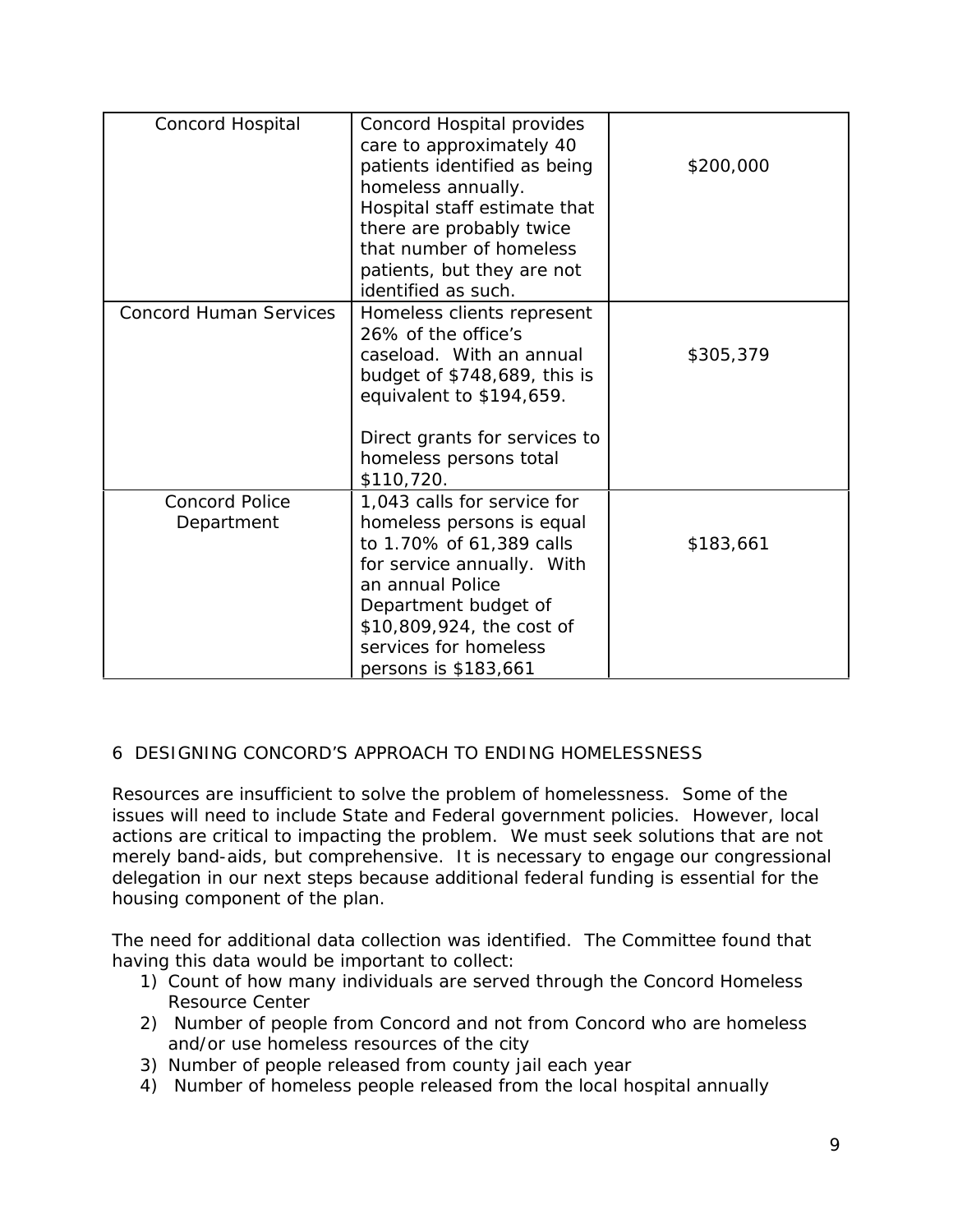- 5) Flow of homelessness--what populations as are using community services and to what degree
- 6) Criminal and disruptive activity is and is not perpetrated by the homeless
- 7) Cataloguing policies and regulations that affect homelessness and related issues in order to provide clarity on what the legislative issues are and where to prioritize our efforts.

Several program models were reviewed by the Steering Committee in creating Concord's Plan. More detailed information on these programs is located in Appendix D.

- Rapid Rehousing
- Expansion of the Concord Homeless Resource Center
- Keene's Second Chance of Success
- Preble Street's Logan Place, Portland, Maine
- Family Justice Center in Strafford County
- Surrounding/sending towns contribute to fund services to assist homeless persons coming from their particular community, similar to school districts paying for out-of-district services for their students with special needs
- SHARE- Milford, NH
- St. Vincent de Paul Society,Exeter, NH

## 7 CONCLUSIONS

Concord Steering Committee to End Homeless has developed five goals to help the community begin the implementation process to eliminate homelessness. The goals are to:

**Increase access to healthy, safe environments for all homeless and precariously housed members of the community of Concord**

- Work to expand hours/services/operating space of the Concord Resource Center
- -Offer services provided by a wide range of existing services agencies that enhance the likelihood of achieving permanent housing to include: job training, mental health, addiction counseling, benefits eligibility assistance and other targeted services.
- Expand active membership in the Concord Coalition to End Homelessness so it can serve as:
	- a multi-sector coordinating entity to maximize efficient services and identify evolving needs
	- Oversees the expanded day center to provide access for all providers to provide services on site and set policies for the day center
	- Coordinate implementation of the Plan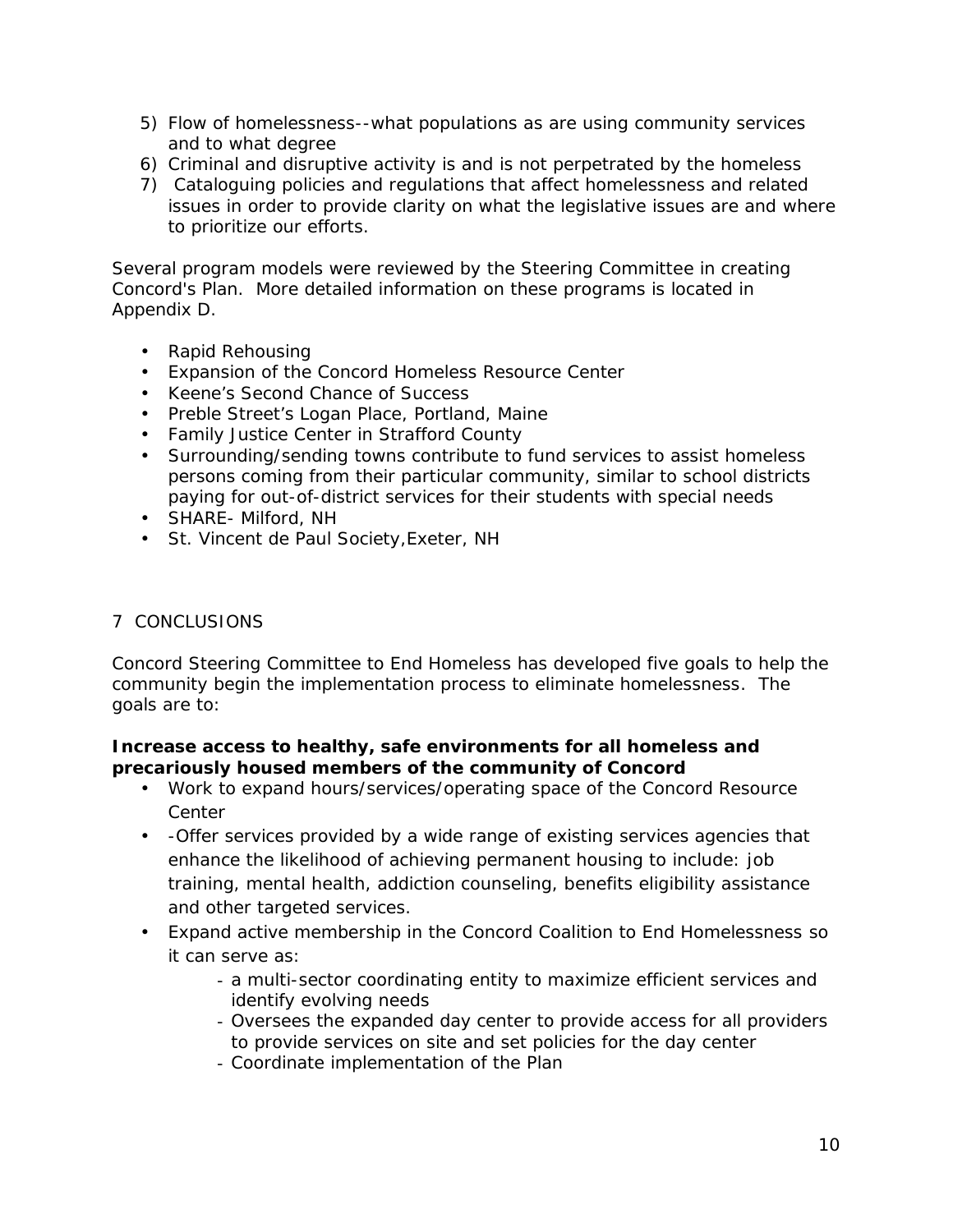Target outreach activities to connect homeless individuals throughout Concord (downtown, highway exit/entry ramps, river, camps) to available resources in Concord

**Increase the number of quality, permanently affordable rental units for very low income families and individuals**

- Research innovative models for housing the homeless
- Advocate for statewide and federal funding agencies to prioritize the need for affordable housing for very-low income people
- Work with landlords increase access to privately owned and unsubsidized affordable rental stock

-Develop supportive relationships to help clients gain/remain in housing

**Increase knowledge about homelessness in Concord, costs to the community, services available and future needs**

- Develop communications plan
- Identify a clear set of homelessness-related data to be measured and shared annually, as well as established baselines
- Conduct training for referral agencies (police, fire, schools, downtown merchants, human services offices, etc.)
- Align targeted service providers working with the homeless to ensure collection of accurate data, gain agreement on types of data to promote -Define data points, homeless definitions, etc.

**Increase public and private funding available for plan strategies**

- Identification of current funding sources -Develop comprehensive assessment of existing funding resources for reducing homelessness in Concord -Include shelter, service, permanent housing, job training and other services
- Cultivate new funding opportunities to include public and private sources
- Develop comprehensive funding plan for strategies identified in Concord's Plan to End Homeless

**Establish executive level steering committee**

- Identify lead responsible for plan implementation
- Create committee to include representation from government business, services, health and public safety sectors
- Continuously monitor plan goals and successes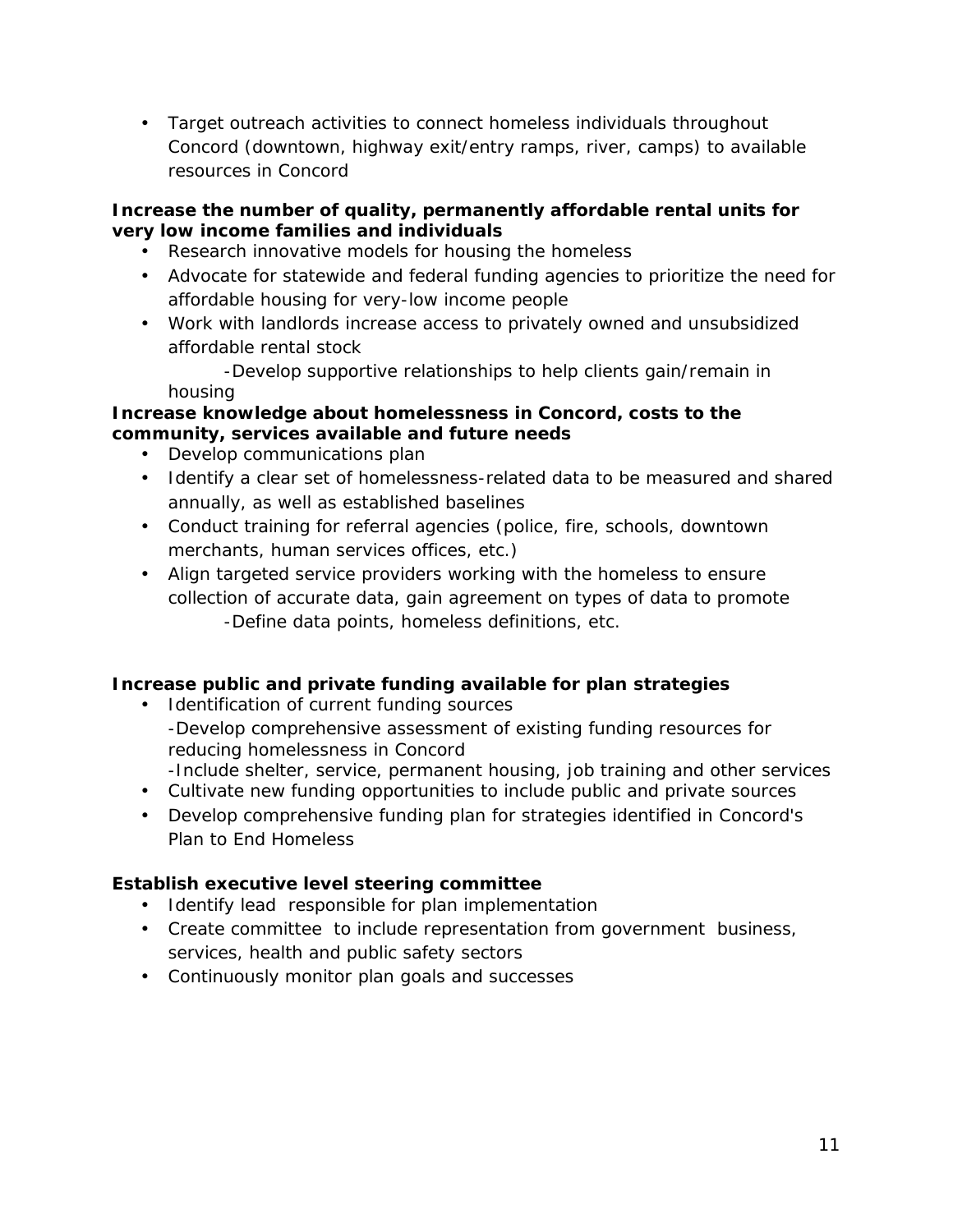Homelessness is a complex problem, but many people have said they are interested in working toward the solution. In a survey conducted by the Committee, 92% of respondents said they would be willing to help implement a plan to end homelessness in Concord. Of those who said they would help, many reported that they would be willing to volunteer, donate items, and donate money. Respondents included people from business, the staffs from homeless service agencies, mental health programs and substance abuse services, and those who were homeless at the time of the survey.

As a follow-up to the creation of this plan, an implementation process will be established. Options and strategies will be further developed, key stakeholders to implement strategies will be identified and their commitments confirmed, and a timetable will be created to operationalize the goals of this plan.

The Steering Committee to End Homelessness wishes to thank all those who have participated in developing this plan.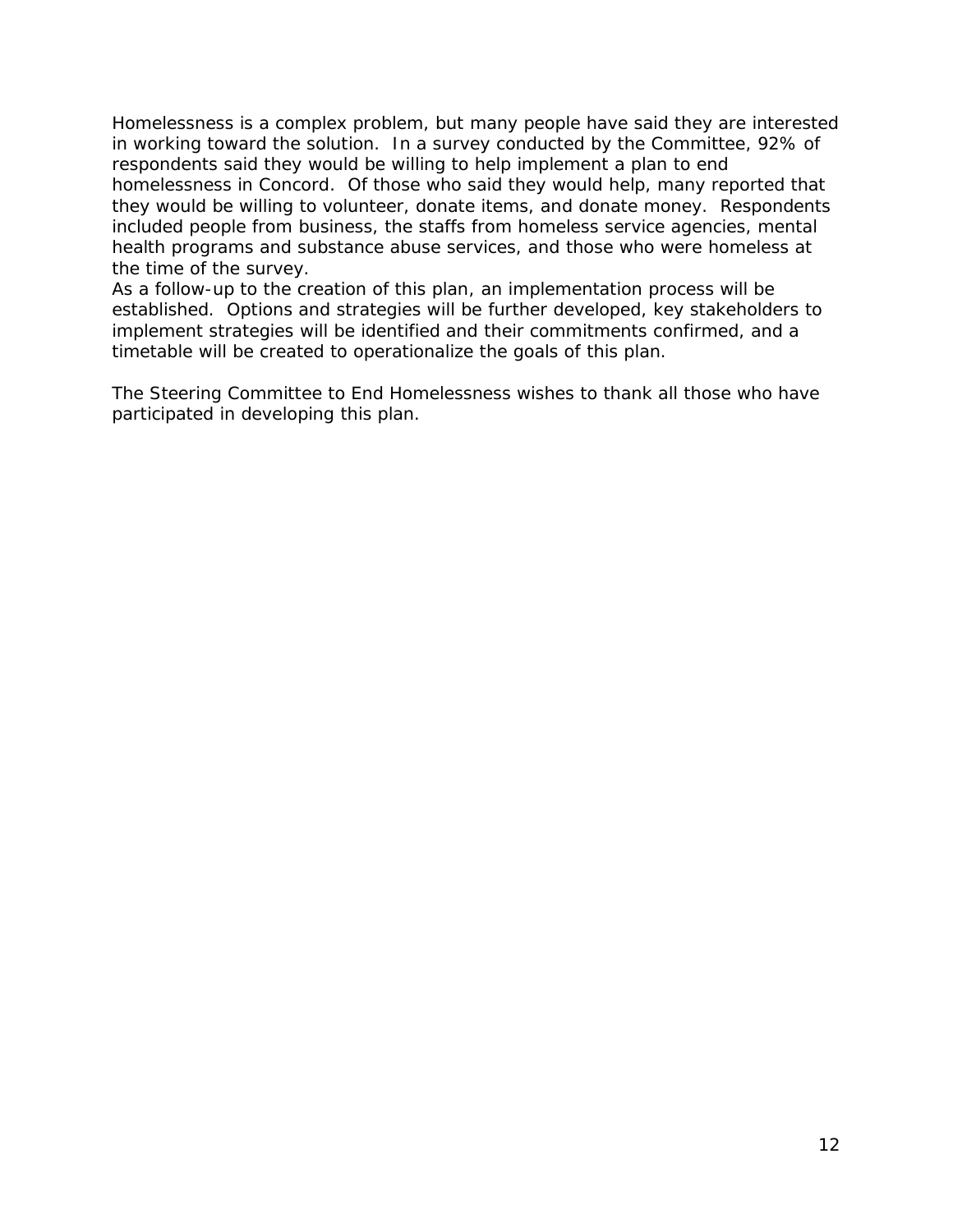**Notes** 

The National Low Income Coalition, Out of Reach, 2013

NH Bureau of Homeless and Housing Services Homeless in New Hampshire: A Report, July 1, 2011 –June 30, 2013, released October, 2012

The Governor's Interagency Council on Homelessness, "A Home for Everyone, New Hampshire's Ten-Year Plan to End Homelessness, October 2006

NH Bureau of Homeless and Housing Services, "Homeless in New Hampshire", 2012

NH Listens Summary Report for the Concord Steering Committee to End Homelessness, October 2013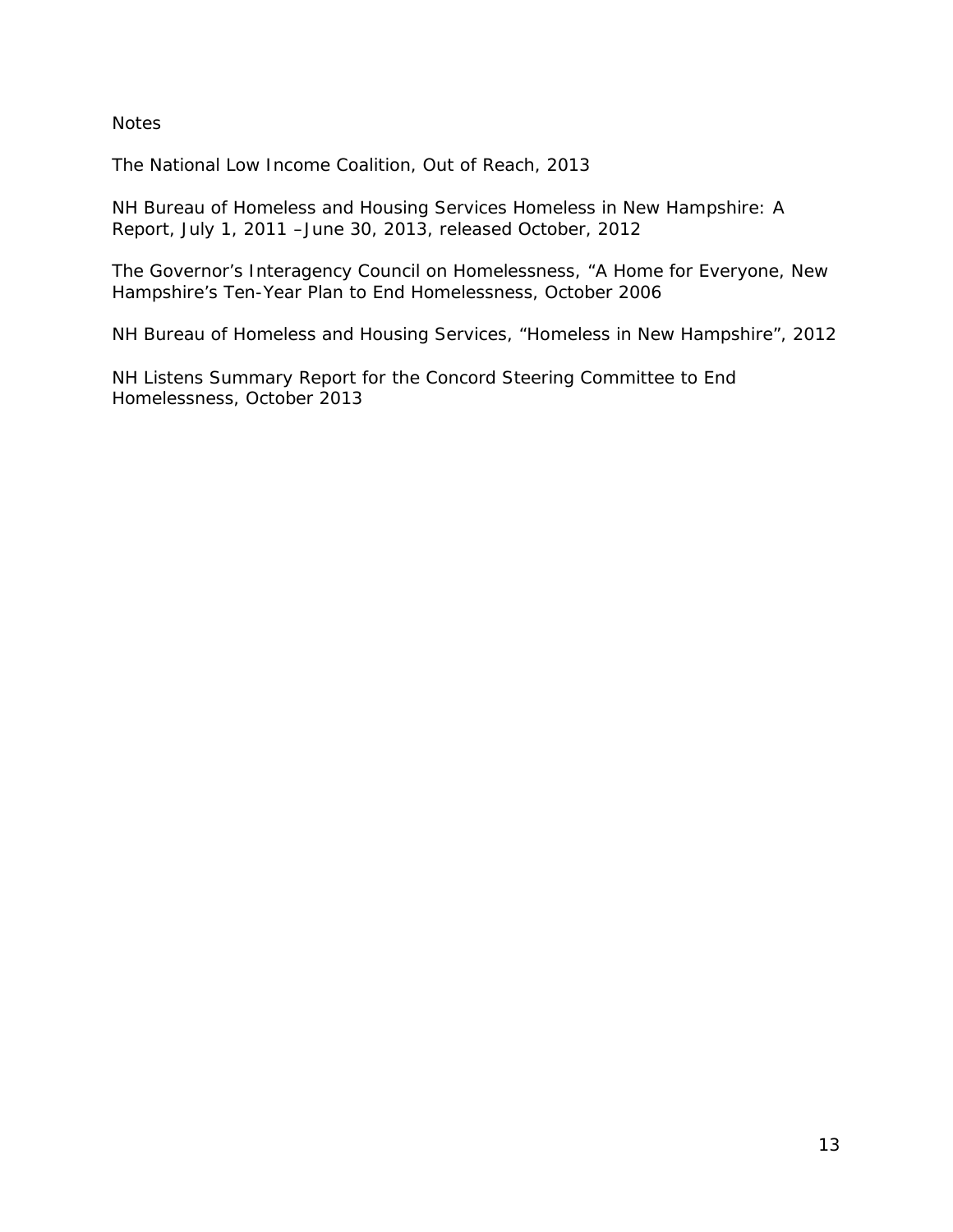# Appendix A

## Housing for the Homeless in Concord

# Emergency Shelter

|                             |                    | Number of   | Type       |  |
|-----------------------------|--------------------|-------------|------------|--|
| Organization                | Program            | <b>Beds</b> | $\star$    |  |
|                             | Winter             |             |            |  |
| <b>First Congregational</b> | Emergency          |             |            |  |
| Church                      | Shelter            | 62          | <b>SMF</b> |  |
| The Friends Program         | <b>Friends EHP</b> | 26          | HC         |  |
| The Salvation Army          | McKenna House      | 26          | <b>SMF</b> |  |
| Total**                     |                    | 114         |            |  |

## Transitional Housing

|                        |                   | Number of   |            |
|------------------------|-------------------|-------------|------------|
| Organization           | Program           | <b>Beds</b> | ype        |
|                        | FIT - Concord     |             |            |
| Families in Transition | THP               | 18          |            |
| Child & Family         |                   |             |            |
| Services               | <b>TH Concord</b> |             | <b>SMF</b> |
| Total                  |                   | 24          |            |

## Permanent

| Supportive                    | Housing       |             |             |
|-------------------------------|---------------|-------------|-------------|
|                               |               | Number of   |             |
| Organization                  | Program       | <b>Beds</b> | <b>Type</b> |
|                               | Concord       |             |             |
|                               | Community     |             |             |
|                               | Leasing       |             |             |
| <b>Families in Transition</b> | Program       | 11          | <b>SMFC</b> |
|                               | Concord       |             |             |
|                               | Community     |             |             |
|                               | Permanent     |             |             |
|                               | Housing       |             |             |
| <b>Families in Transition</b> | Program       | 11          | <b>SMFC</b> |
|                               | Concord       |             |             |
|                               | Permanent     |             |             |
|                               | Housing       |             |             |
| <b>Families in Transition</b> | Program       | 9           | <b>SFC</b>  |
|                               | FIT - Concord |             |             |
|                               | Community     |             |             |
|                               | Leasing       |             |             |
| Families in Transition        | Program II    | 12          | <b>SMFC</b> |
|                               | VASH-         |             |             |
| VAMC - Manchester             | Merrimack Co. | 23          | <b>SMFC</b> |
| Total                         |               | 66          |             |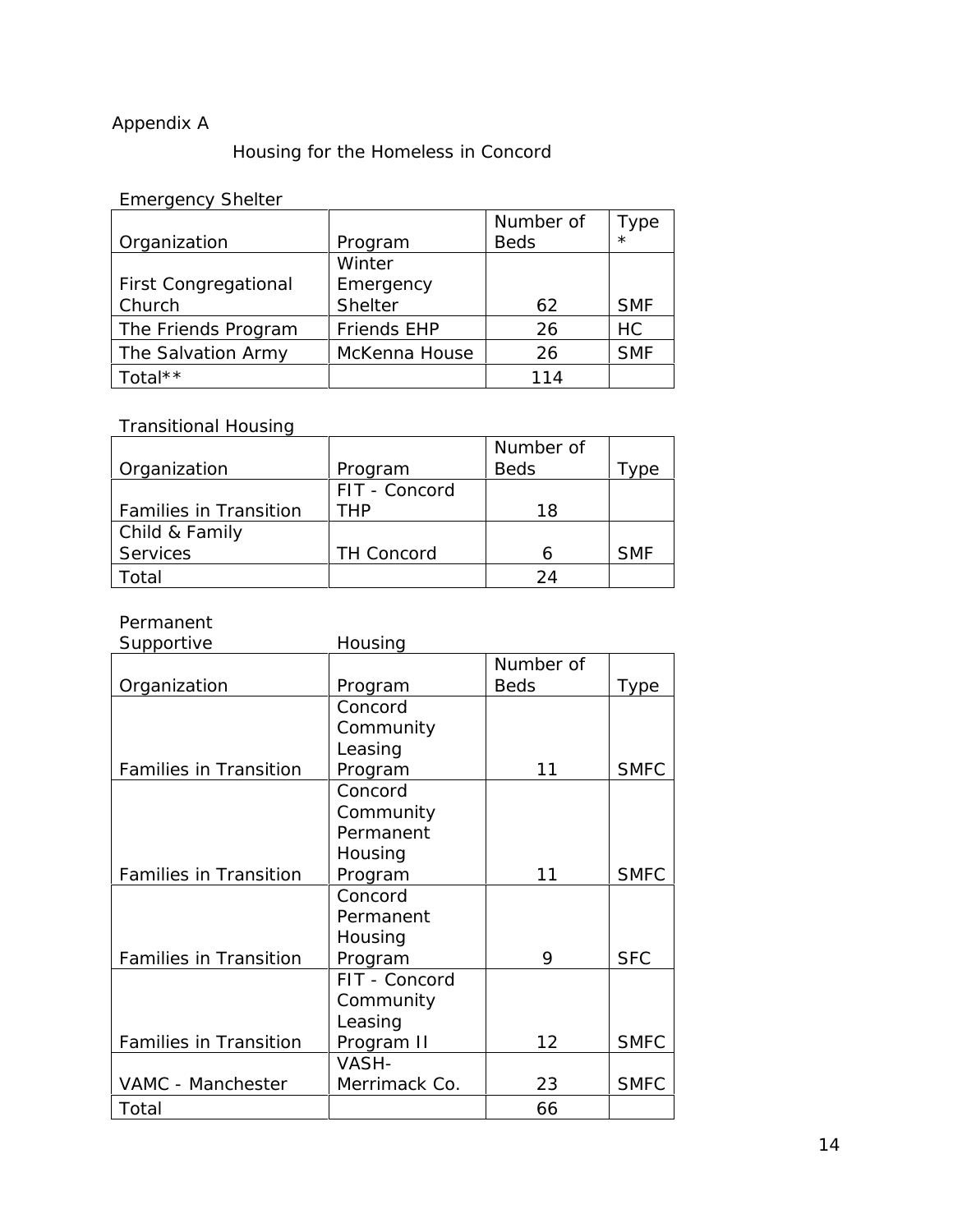### **Definitions** S=single individuals, M=males, F=females, C=households with children.

Additional resources:

\*There are additional beds and housing assistance for populations such as domestic violence victims and persons with AIDS (HOPWA).

\*\*South Church with 24 beds provided 24 emergency shelter beds during the winter of 2011-2012.

Source: NH Bureau of Homelessness and Housing Services, 2013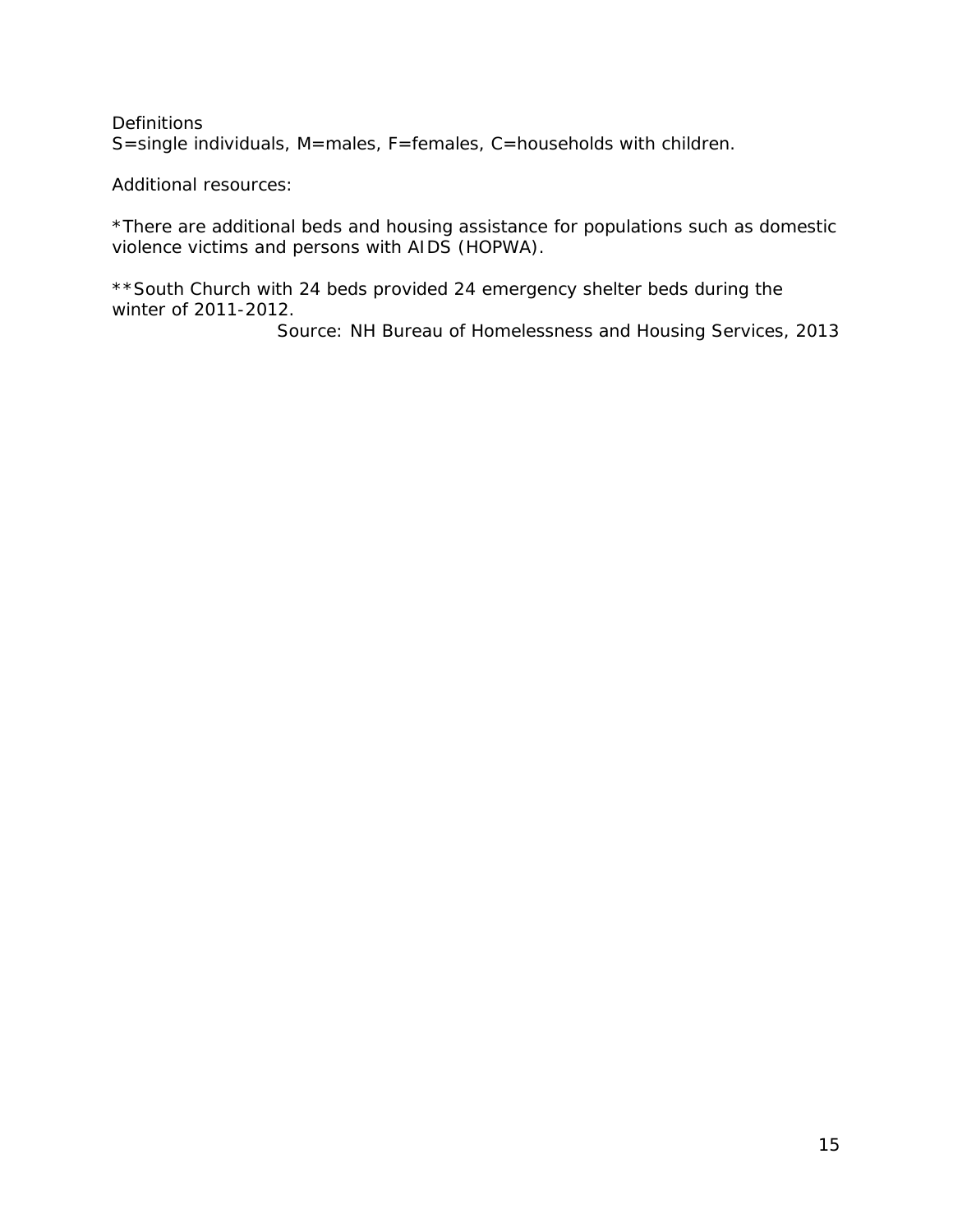Appendix B

CONCORD'S HOMELESS SERVICES

| <b>SERVICE CATEGORY</b>        | <b>AGENCIES</b>                                                | <b>AGENCIES</b>                                                      |
|--------------------------------|----------------------------------------------------------------|----------------------------------------------------------------------|
|                                |                                                                |                                                                      |
| <b>Emergency Shelter</b>       | McKenna House                                                  | <b>First Congregational</b><br>Winter Emergency Shelter              |
|                                | Friends Emergency                                              |                                                                      |
|                                | Housing Program                                                |                                                                      |
| Daytime Services               | <b>Concord Homeless</b><br><b>Resource Center</b>              |                                                                      |
| Mental Health                  | <b>Riverbend Community</b><br><b>Mental Health</b>             |                                                                      |
| Mental Health-Teen             | Child and Family Services                                      | Riverbend Community<br>Mental Health                                 |
|                                | Cornerbridge/New<br>Concord Peer Support                       |                                                                      |
| Domestic Violence              | <b>Crisis Center of Central</b><br><b>NH</b>                   | NH Coalition Against<br>Domestic & Sexual<br>violence                |
| Homeless Children in<br>School | <b>Public School Contacts</b><br>(McKinney-Vento Liaisons)     | Fellowship Housing<br>Opportunities                                  |
| <b>Transitional Housing</b>    | New Hampshire Hospital                                         | Belknap/Merrimack County<br>Community Action<br>Program              |
|                                | Families in Transition Inc.                                    |                                                                      |
| <b>Transitional Shelters</b>   | New Start Program                                              |                                                                      |
| Homeless Outreach              | Belknap/Merrimack<br>County Community Action<br>Program        | Riverbend Community<br><b>Mental Health Services-</b><br><b>PATH</b> |
|                                | NH PATH Program<br>Homeless & Housing<br>Services              |                                                                      |
| Veterans                       | <b>Veterans Affairs Medical</b><br>Center                      | <b>Harbor Homes SSVF</b>                                             |
| Permanent Housing              | Families in Transition Inc.                                    | <b>Community Services</b><br>Council of NH                           |
|                                | Fellowship Housing<br>Opportunities                            |                                                                      |
| <b>PREVENTION</b>              |                                                                |                                                                      |
| <b>Utility Assistance</b>      | Belknap/Merrimack<br><b>County Community Action</b><br>Program |                                                                      |
| <b>Emergency Cash</b>          | Assistance & TANF                                              |                                                                      |
| <b>Welfare Offices</b>         | City & Town Welfare<br><b>Offices</b>                          |                                                                      |
| Employment                     | NH Employment Security                                         | <b>NH Vocational</b><br>Rehabilitation                               |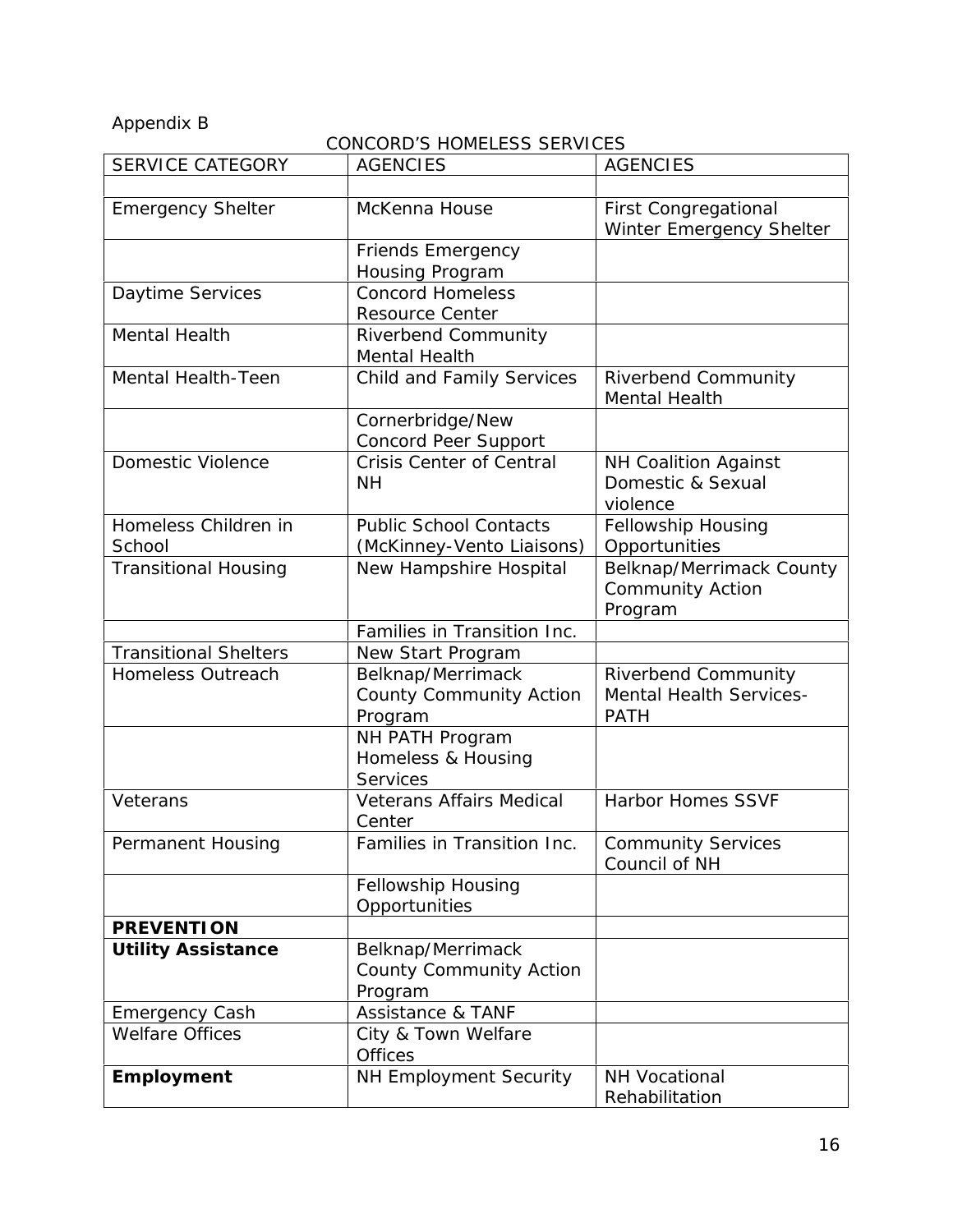| <b>SERVICE CATEGORY</b>          | <b>AGENCIES</b>                                   | <b>AGENCIES</b>                                                |
|----------------------------------|---------------------------------------------------|----------------------------------------------------------------|
| <b>Other Prevention Services</b> | Merrimack Valley<br>Assistance Program            | Belknap/Merrimack County<br><b>Community Action</b><br>Program |
|                                  | New Start Program                                 | <b>Community Services</b><br>Council of NH                     |
|                                  | NH Legal Assistance                               | NH Pro Bono Referral<br>Program                                |
| Soup Kitchens                    | Friendly Kitchen Soup<br>Kitchen                  | FOFC Soup Kitchen                                              |
|                                  | Seventh Day Adventist<br>Food Pantry/Soup Kitchen |                                                                |
| <b>Food Pantries</b>             | <b>Numerous</b>                                   |                                                                |
| Clothing Etc.                    | Open Hands Resource<br>Center                     | Rise Again Outreach                                            |
| <b>HOUSING</b>                   | <b>AUTHORITIES</b>                                |                                                                |
|                                  | <b>Concord Housing Authority</b>                  | Catch-Concord Area Trust<br>For Community Housing              |
|                                  | <b>NH Housing Finance</b><br>Authority            |                                                                |

**2-1-1 NH Telephone Information and Referral -** 2-1-1 is a telephone number that connects callers, at no cost, to information about critical health and human services available in their community. 2-1-1 NH is an initiative led by United Ways of New Hampshire, in partnership with Public Service of New Hampshire (PSNH), and the State of New Hampshire. Residents in New Hampshire can contact 2-1-1 NH toll-free by dialing **2-1-1** in state or **1-866- 444-4211** from out of state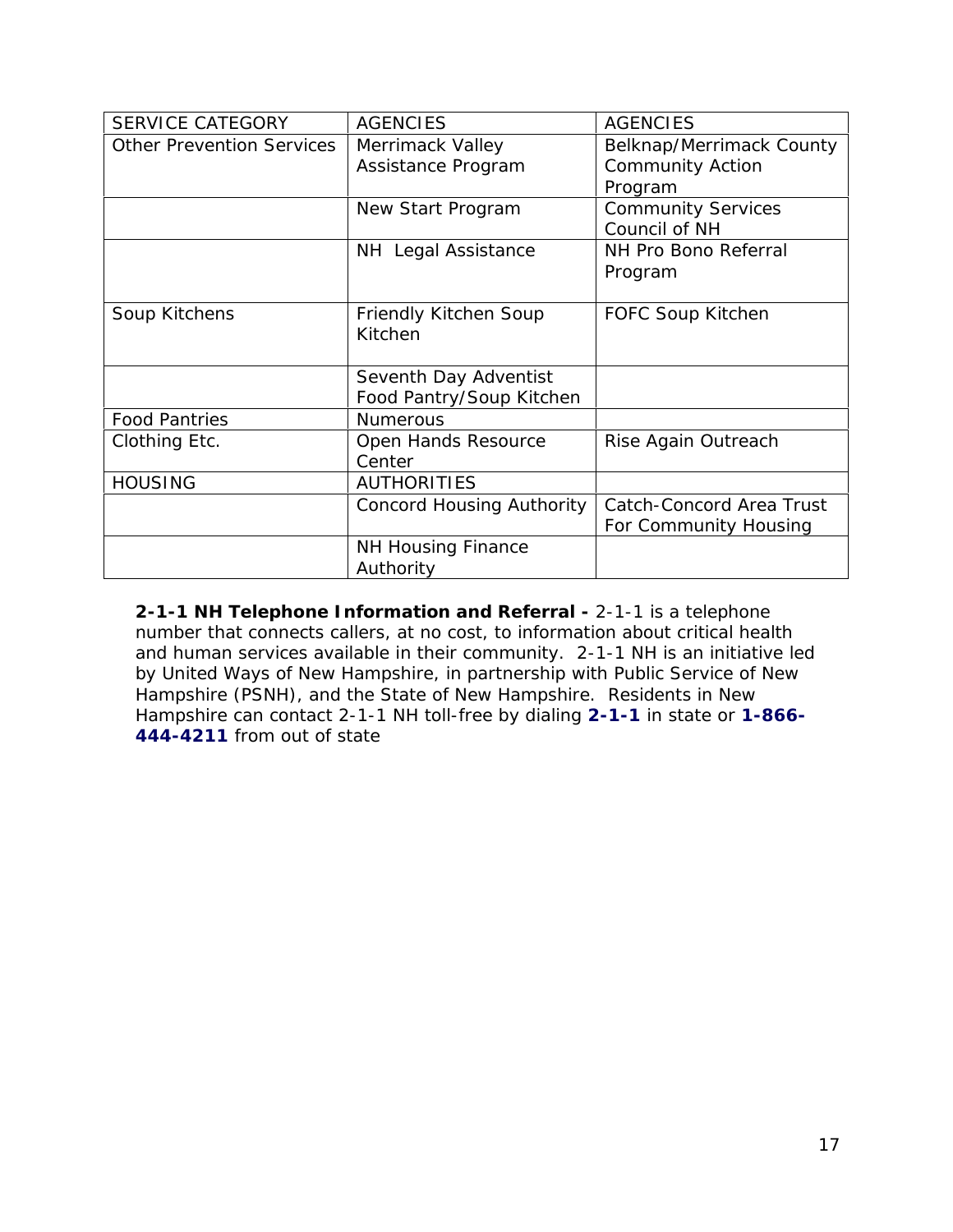

#### **Survey Respondents**

| Response<br>Percentage |
|------------------------|
| 7.5%                   |
| 29.9%                  |
| 4.5%                   |
| 70.1%                  |
| 40.3%                  |
| 29.9%                  |
|                        |

### **How has homelessness in Concord affected you, your family or business? 79 respondents**

21-volunteers 26- Work w/ homeless (8-healthcare, 7-Education) 2- Homeless 2-Family member is homeless

- -Numbers of homeless children are rising
- -Numbers in general-families, individuals rising
- -Makes Concord feel less safe
- -Shows there is a lack of services
- -Need housing
- -Several indicated it has moved them to become active volunteers
- -Several indicated it has inspired them to give items
- -More needs to be done
- -People need to work together
- -Concord is a draw because surrounding communities have no services-2

#### **Panhandling--***different views***:**

-They need to feed their families -Sees it as a teachable moment with her children -People doing it are not from our community -Do not like it -Conflicted-passionate about support for homeless/tough love for panhandlers -Increasing -Get a job -Scares my business away, always drunk, rude & begging -Leave garbage everywhere -Bothers people -Looks bad -Not good for tourism -People come in vans full of people from other areas and drop them off in different locations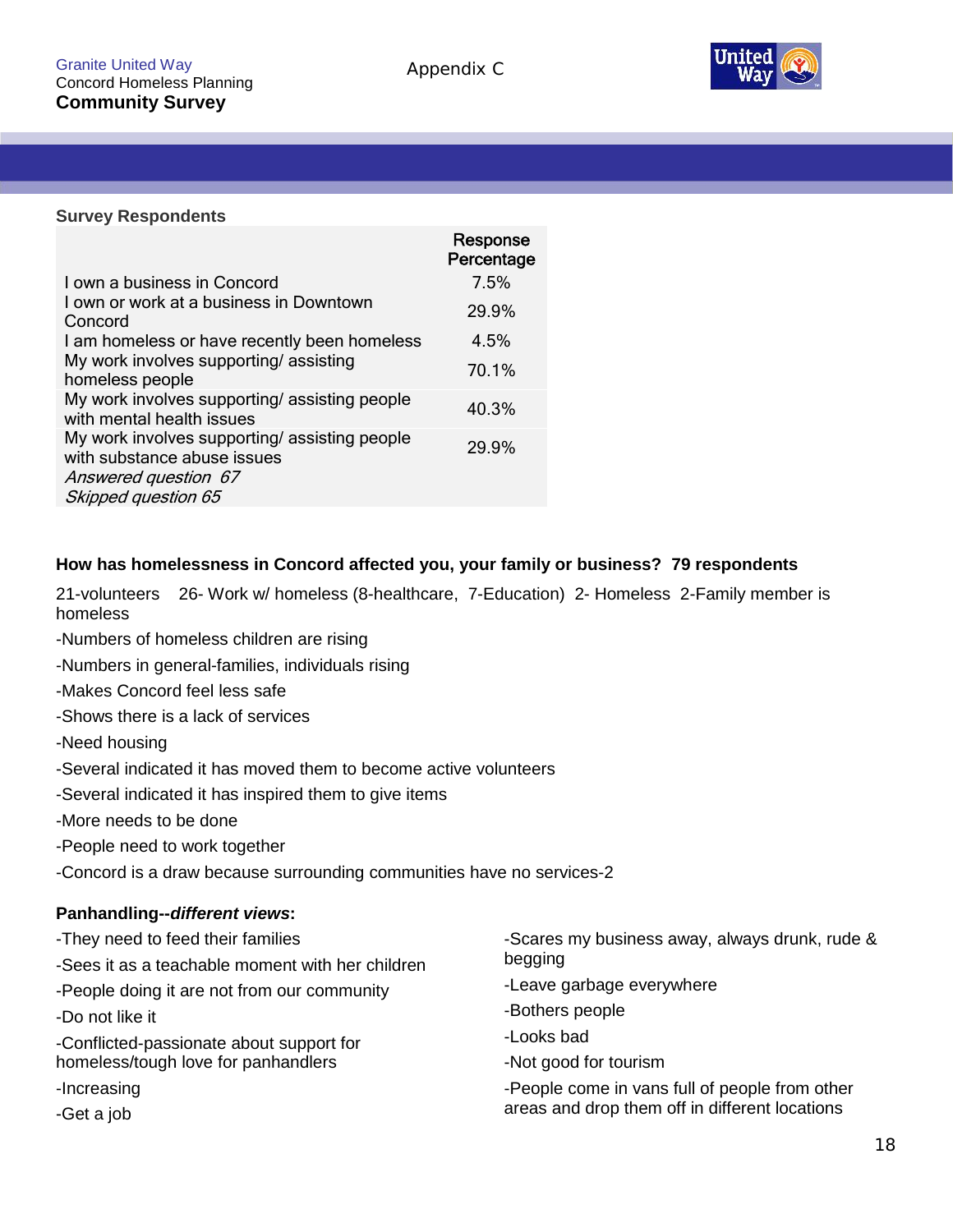

**Have you or anyone you know personally experienced homelessness?**



**What successes have you seen in Concord in terms of reducing homelessness? What made these efforts successful in your eyes? 80 Responses**

| <b>Resource Center</b>        | 15 |
|-------------------------------|----|
| Collaboration                 | 15 |
| Cold weather shelter          | 14 |
| <b>Wrap Around Services</b>   | 11 |
| Friends                       | 9  |
| Nothing                       | 8  |
| Awareness                     | 7  |
| Prevention                    | 6  |
| <b>Families in Transition</b> | 5  |
| <b>Steering Committee</b>     | 5  |
| McKenna                       | 4  |

## **What tools or ideas do you have for reducing homelessness in Concord more effectively? Responses-80**

| Permanent Supportive Housing-                        | 11             |
|------------------------------------------------------|----------------|
| Shelter-                                             | 9              |
| Substance Abuse Assistance-                          | 6              |
| Mental Health-                                       | 6              |
| Affordable Housing-                                  | 5              |
| Legal Camps-                                         | 4              |
| <b>Family Promise-</b>                               | 4              |
| More public relations-                               | 4              |
| Jobs/training-                                       | 3              |
| Some place to go during the day-                     | 3              |
| Wrap around services-                                | $\overline{2}$ |
| Homeless youth special programming-                  | 2              |
| Include businesses in CCEH                           |                |
| Transportation-                                      |                |
| Better Discharge Planning from the prison system-    |                |
| Forum focusing on homeless youth-                    |                |
| Spend less on those with mental health and substance |                |
| abuse issues-                                        |                |
| <b>Broaden CCEH-</b>                                 |                |
| Establish a rental assistance loan fund-             |                |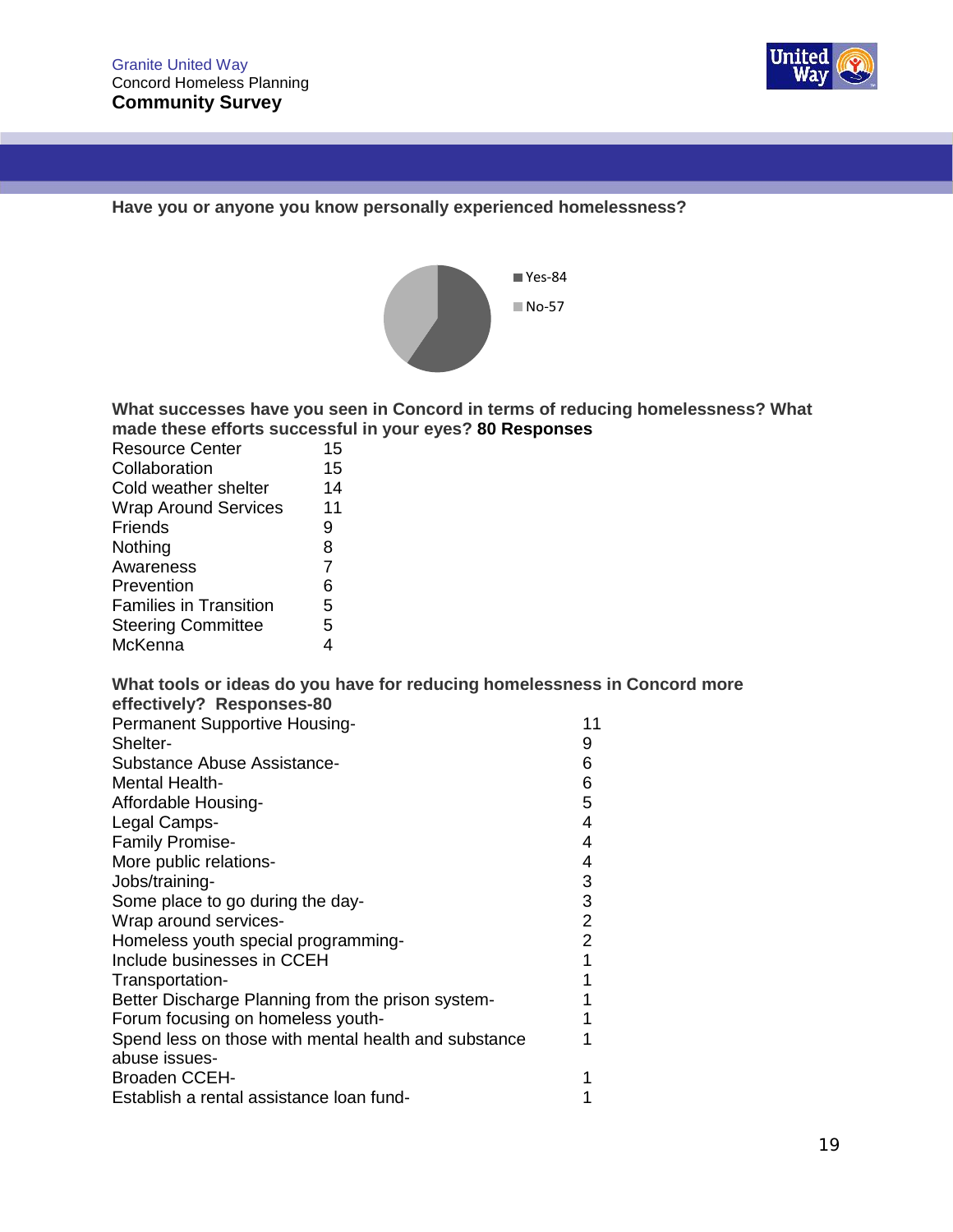

#### *Comments:*

Establish and fund a mechanism for coordinating the implementation of the plan. A staff person and an organization empowered to coordinate the community effort to reduce homelessness.

There should be an umbrella organization that can help people with housing, getting a job, training, schooling, budgeting, food, clothing etc.

The Concord Homeless Resource Center should have been included in the space that was recently built by The Friendly Kitchen. Since they did not, they should allow other organizations to come in and help people in between meals.

Friendly Kitchen should broaden their mission statement to include helping the homeless. With their resources they could make a difference.

Collective Community Blueprint needs to be created to address the situation. How to reach people, how to help, who can provide which services, how to raise funds and get them to the places that will make a difference etc. Right now the fight against homelessness feels like it's happening on multiple battlefields but no one has a master plan in mind to win the war.

#### **In your view, who has responsibility for successfully reducing or eliminating homelessness in Concord? 84 Responses**

| 34            |  |
|---------------|--|
| 10            |  |
| 9             |  |
| 7             |  |
|               |  |
| 4             |  |
| 3             |  |
| $\mathcal{P}$ |  |
|               |  |
| 1             |  |
|               |  |
|               |  |
|               |  |
|               |  |

*Comments:*

Concord houses the state prison, state hospital, regional hospital and only shelters in Merrimack County, seems like the funding pool should be wider than just the city because of this.

The State has chosen to locate and maintain prisons and State Mental Hospital in Concord. This suggests that the State needs to assume some responsibility because many homeless people are those released from those institutions. The recently released have no support systems at all and tend to stay in the area. Further, small towns send their homeless to the Concord area. This is a Statewide issue and cannot be solved only by our little City.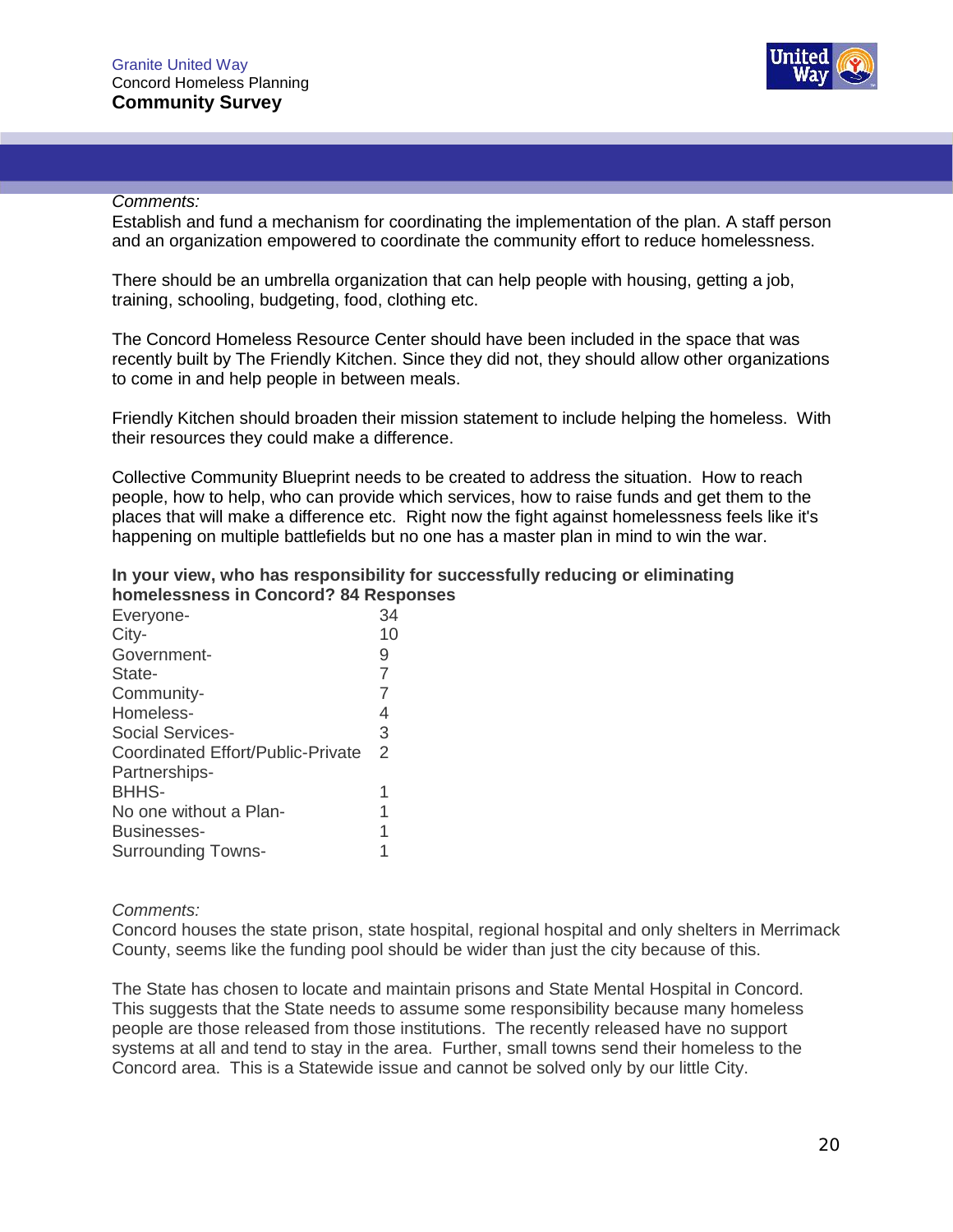

#### **What opportunities should the Plan to End Homelessness Steering Committee be considering in the Plan? 73 responses**

| A shelter                                  | 10             |
|--------------------------------------------|----------------|
| Funding                                    |                |
| Jobs/job skills                            | 6              |
| Affordable Housing                         | 5              |
| <b>Permanent Supportive Housing</b>        | 5              |
| Collaboration                              | 4              |
| <b>Coordinated Services</b>                | 3              |
| <b>Family Promise</b>                      | 3              |
| Transportation                             | $\overline{2}$ |
| Utilize vacant state buildings for shelter | 2              |
| <b>Public Relations</b>                    | 2              |
| Wrap around services                       | $\overline{2}$ |
| Teach basic life skills                    | 2              |
| <b>Legal Camps</b>                         | 1              |
| One location for all services              |                |
| Revamp system/look at overlaps             |                |
| Tax credits for landlords                  |                |

#### *Comments:*

Assign ongoing leadership to executive steering panel, with subcommittees focused on each task, and attack in task force fashion.

Without the support of a senior level group, vocal in the community, transparent and visible, this will not be successful.

#### **What other comments, concerns orsuggestions would you like to share with the Steering Committee? 45 responses**

Thank you-4 Jobs are the #1 issue Mental Health services need to be expanded Special focus on PTSD It is important to get "Buy In" Keep communicating with us Always consider public opinion Must be expectations for ALL parties involved Youth and unaccompanied youth must be included in the plan Don't ignore Family Promise Get Concord Hospital included--person also included links to funding opportunities Look at effective strategies in other communities Keep engaging community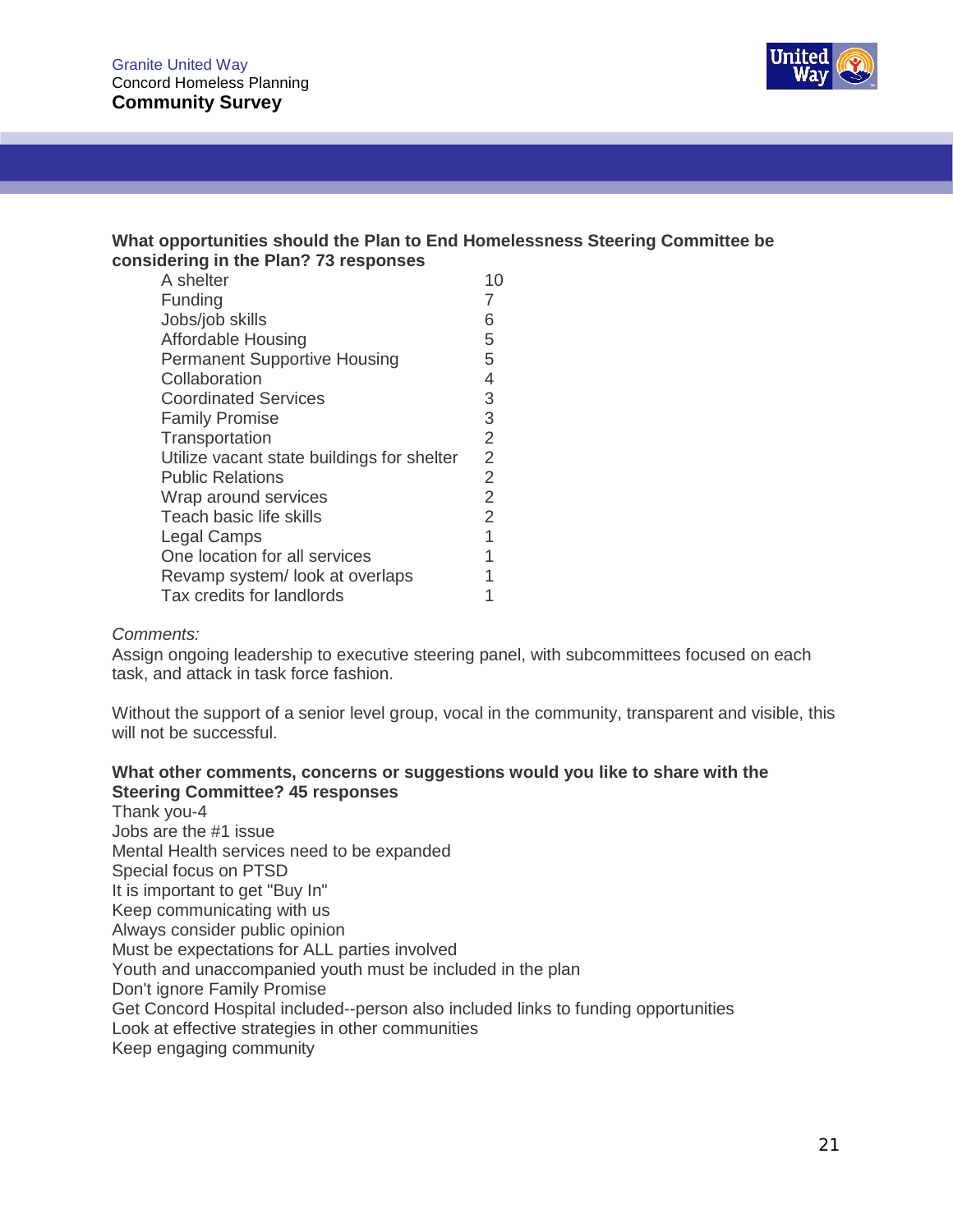

#### **What would you like to share?** *(cont.)*

Include everyone, actually listen to what people are saying, don't have a plan in advance, over communicate with people, have this truly be a community discussion, include people who disagree about the direction of the committee, everyone will be heard, but not every idea will be used.

Engage more business leaders that have a large presence in the city (Delta Dental, Lincoln, Malls, Hospital, etc)

Personally, I am most concerned about young people who have no homes and who really could be integrated into the main stream with enough support. Foster children age out of the system and are abandoned, teen-agers are kicked out or leave abusive homes to survive, young people with no family resort to couch surfing which can lead to the streets. My life has been spent working with young adults; these are the ones who haunt me.

**Would you be willing to help implement the Plan to End Homelessness once it's complete?**

#### **Would you be willing to help implement the Plan to End Homelessness once it's complete?**

| <b>Answer Options</b> | Response<br>Percent | <b>Response Count</b> |
|-----------------------|---------------------|-----------------------|
| Yes                   | 91.7%               | 66                    |
| <b>No</b>             | 8.3%                | 6                     |
| Answered question     |                     | 72                    |
| Skipped question      |                     | 70                    |

#### **If yes, please check the types of help you'd like to offer:**

| <b>Answer Options</b>          | Response<br>Percent | Response<br>Count |
|--------------------------------|---------------------|-------------------|
| Financial                      | 25.0%               | 18                |
| Donations of needed items      | 41.7%               | 30                |
| Volunteer time                 | 61.1%               | 44                |
| <b>Professional Assistance</b> | 41.7%               | 30                |
| Other                          | 18.1%               | 13                |
| Other (please specify)         |                     | 18                |
| <b>Answered question</b>       |                     | 72                |
| <b>Skipped question</b>        |                     | 70                |

#### **Where do you live? 82 Responses**

47- Concord, 6- Bow, 3- Loudon, 3-Strafford, 2-Chichester, 2-Epsom, 2-Hopkinton, 2- Manchester, 2-Pittsfield, 2-Webster, 1-Goffstown, 1-Henniker, 1-New Boston, 1-Pembroke, 1- Sutton, 1-Tilton

#### **Where do you work? 55 Responses**

49-Concord, 2-Manchester, 1-Bow, 1-Loudon, 1-Nashua, 1-Newbury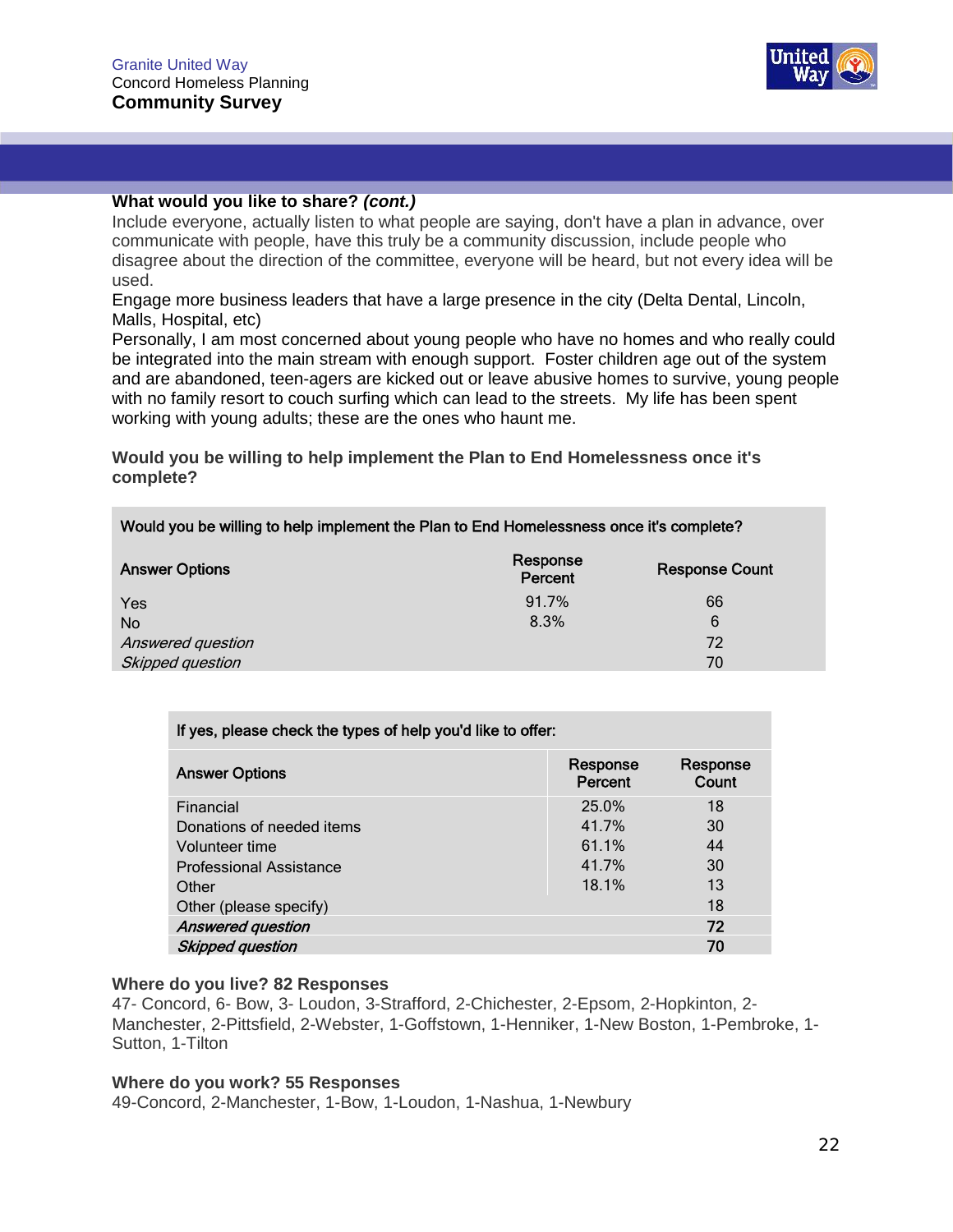### APPENDIX D

#### **MODELS/ORGANIZATIONS/STRATEGIES REVIEWED BY STEERING COMMITTEE**

 **Rapid Rehousing-**Housing and Urban Development Model/program-helps eligible homeless families and individuals to secure housing with short-term financial assistance and case management . Rapid re-housing has become a major emphasis in communities' strategies to end homelessness. Rapid re-housing is also an emphasis in the Homeless Emergency Assistance and Rapid Transition to Housing (HEARTH) Act. The priority for rapidly ending homelessness, when it occurs, is now a national one. Rapid re-housing is a strategy that has been successfully used by many communities to reduce homelessness. Today, most households become homeless as a result of a financial crisis that prevents them from paying the rent, or a domestic conflict that results in one member being ejected or leaving with no resources or plan for housing. Most households who become homeless today have already lived in independent permanent housing, and they can generally return and remain stably housed with limited assistance. And homelessness itself is associated with a host of negative outcomes that can be minimized by limiting the period of time people experience it. By helping homeless households return to permanent housing as soon as possible, communities have been able to reduce the length of time people remain in homeless shelters. This opens beds for others who need

www.endhomelessness.org

 **Expansion of the Concord Homeless Resource Center** Extensive conversations took place during the planning process on the need to expand hours and services of the Resource Center. Initial ideas are to acquire a larger space, work with local service providers and volunteers to offer a wider variety of targeted services that will help homeless people in Concord to move forward in their lives.

them, and reduces the public and personal costs of homelessness.

**Keene's Second Chance of Success**

"Second Chance for Success" is run by Keene-based Southwestern Community Services in an effort to stabilize offenders' lives being released from Cheshire County Corrections and steer them in a new direction so they don't end up behind bars again.

The ultimate goal is to stop recidivism by helping offenders overcome obstacles like recovery from drug and alcohol addictions, homelessness, unstable living environments, unemployment and financial instability by providing them with resources and support.

Participants in the program live in one of the 12 beds of the six-unit house that also has an office for a full-time case manager who will oversee their progress. The house, which cost more than \$1 million to build, is located on 6 acres of the Cheshire County-owned land adjacent to the county jail on Route 101 in Keene. Southwestern Community Services funded the project with an approximately \$600,000 grant from the N.H. Housing Finance Authority and a \$465,000 Community Development Block Grant sponsored by Cheshire County.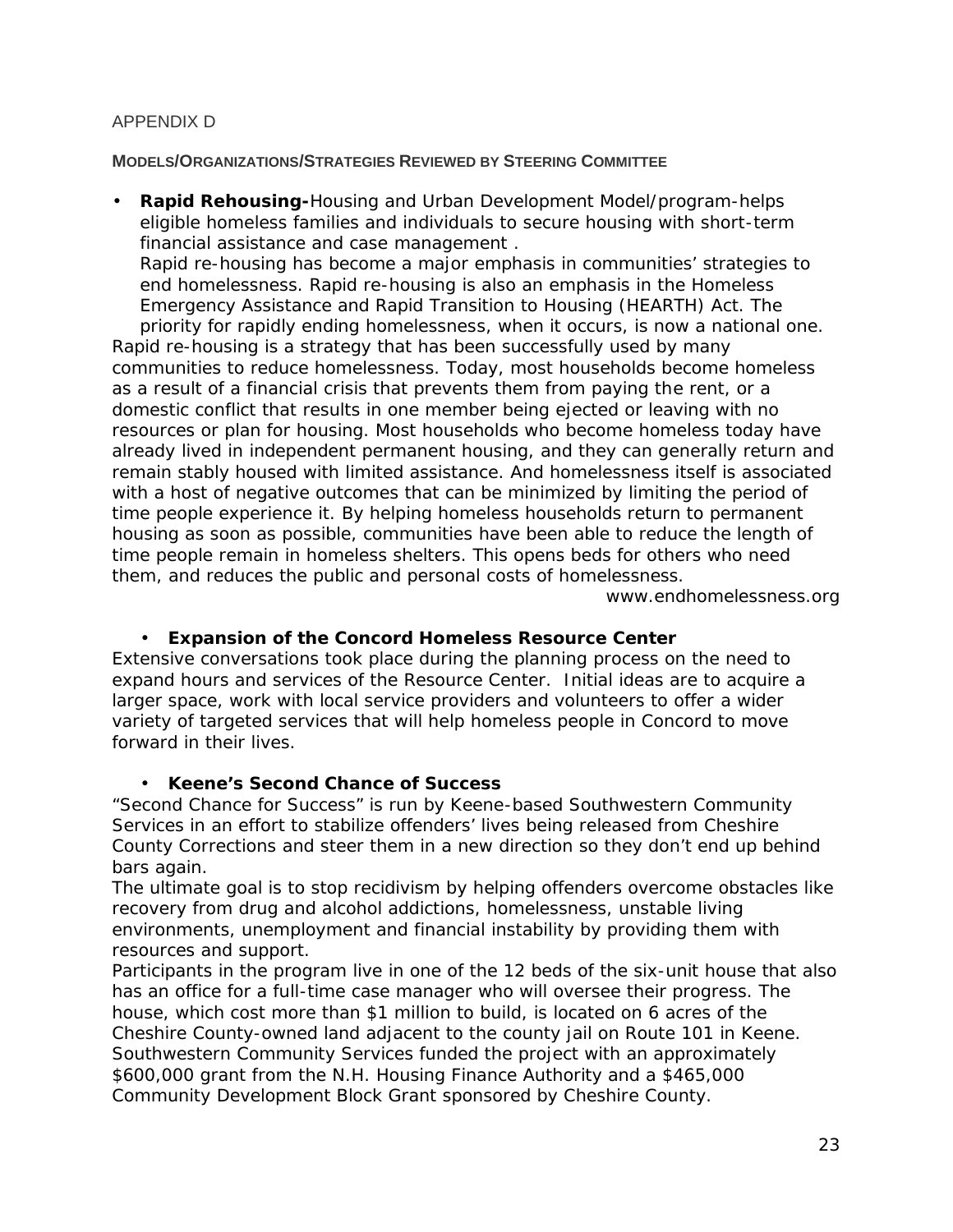**Preble Street's Logan Place, Portland, Maine** Logan Place provides efficiency apartments and 24 hour on-site support for 30 adults who had been persistently homeless. Logan Place is a model for a real solution to the problem of homelessness in our communities. What Housing First Means The goal of Logan Place is to provide people who have lived in shelters and on the streets for much of their lives with a chance for a permanent and safe

living situation that will support their stability and independence and offer them a chance for a productive and fulfilling future.

www.preblestreet.org/logan\_place.php#sthash.eH3FCpDT.dpuf

**Family Justice Center in Strafford County**

This program is where victims of domestic violence, sexual violence and stalking can go to talk to a confidential advocate, plan for their safety, meet with a police officer, meet with a representative from NH Legal Assistance, speak with a prosecutor, receive information on shelter, and get help with additional available resources in one location.

The Center can provide a combination of services and interventions, from one location, to help you break the cycle of violence and develop healthy relationships. By working together, we can provide more support to you and your children through improved case management and a more fluid exchange of information and resources. Filling existing gaps increases your access to services and resources and makes the entire process of reporting a domestic violence incident much less overwhelming. Services available at the Center: A Safe Place, Sexual Assault Support Services (SASS), NH Legal Assistance, Law Enforcement. Off-site

partnerships with several agencies currently exist and we are working to add more. If you require assistance from any of these agencies or others we will work to get you connected with them.

www.scfjc.com

- **Surrounding/sending towns contribute** to fund services to assist homeless persons coming from their particular community, similar to school districts paying for out-of-district services for their students with special needs.
- **SHARE- Milford, NH**

The mission of the SHARE Program is to provide food, clothing, and emergency financial assistance to area families in need who do not qualify for government assistance or for whom that assistance is insufficient or delayed in coming. SHARE also collaborates with other organizations to provide access to services and information, with a goal to promote self reliance while maintaining the dignity of clients.

www.sharenh.org